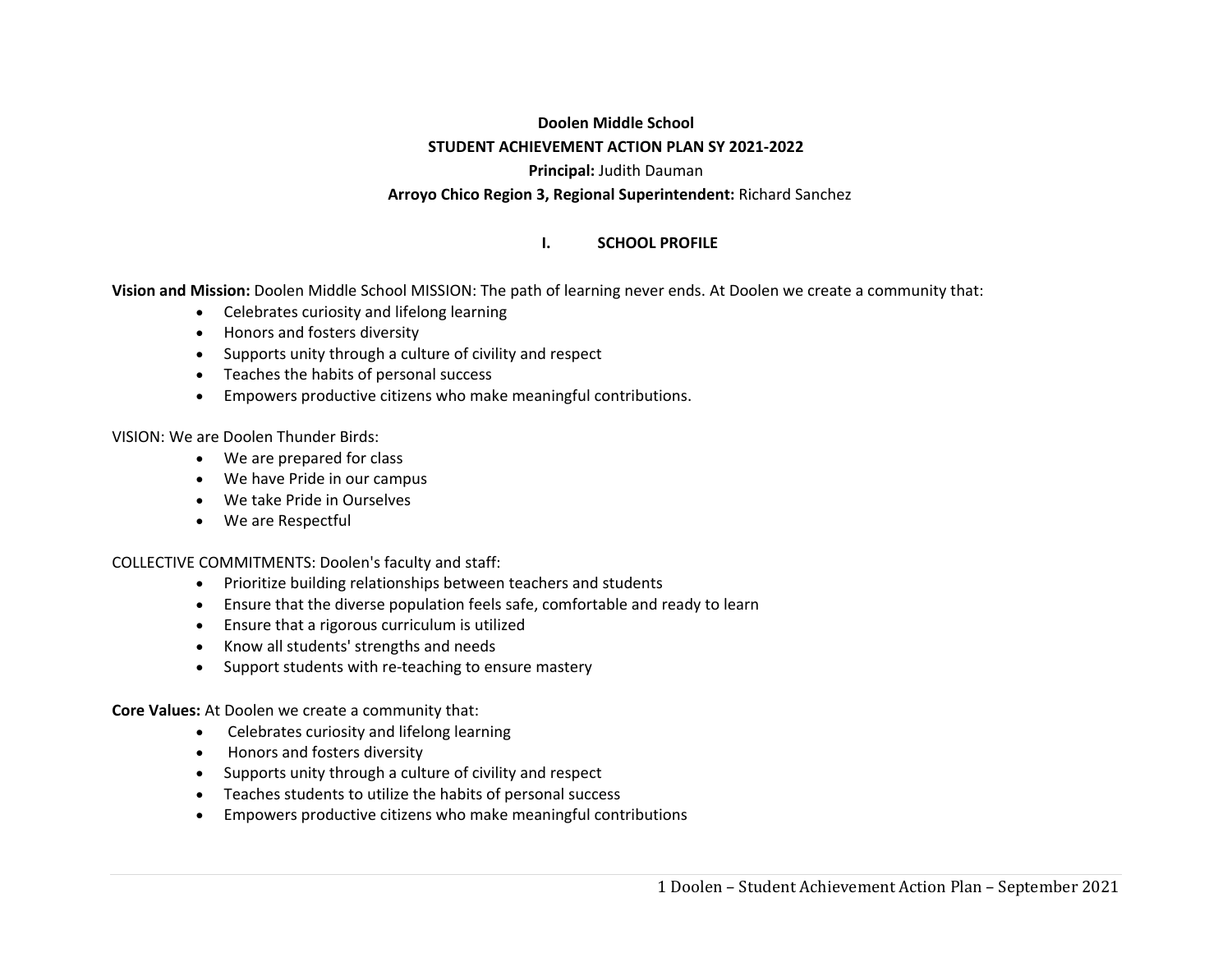- c Utilize appropriate interventions to support students to reach a mastery level of 80% or above
- c Cultural relevant pedagogy is implemented in all classrooms.

### **Impact of COVID on instruction**

According to Tai et al., (2021), 'the coronavirus disease 2019 (COVID‐19) pandemic has disproportionately affected racial and ethnic minority groups, with high rates of death in African American, Native American, and LatinX communities…Minority groups are disproportionately affected by chronic medical conditions and lower access to healthcare that may portend worse COVID‐19 outcomes. Furthermore, minority communities are more likely to experience living and working conditions that predispose them to worse outcomes. Underpinning these disparities are longstanding structural and societal factors that the COVID‐19 pandemic has exposed.'

From March 2020 to March 2021, TUSD provided instruction remotely during the height of the COVID‐19 outbreak. Although almost all students experienced learning loss, families in economic hardship with fewer available resources such as childcare and/or adult supervision, a quiet place to study at home, connectivity issues, shared devices, etc. were even more negatively affected academically by remote instruction.

| Impact of COVID-19 and Learning Loss on TUSD on Students in Grades 3 - 8 Percent Proficient |                                             |            |                 |  |                                        |      |        |  |  |
|---------------------------------------------------------------------------------------------|---------------------------------------------|------------|-----------------|--|----------------------------------------|------|--------|--|--|
| on State Testing Broken by USP Ethnicity                                                    |                                             |            |                 |  |                                        |      |        |  |  |
|                                                                                             |                                             | <b>ELA</b> |                 |  |                                        | Math |        |  |  |
|                                                                                             | 2018-19                                     | 2020-21    | <b>ELA Loss</b> |  | 2018-19<br>2020-21<br><b>Math Loss</b> |      |        |  |  |
| African Am.                                                                                 | 28%                                         | 17%        | $-11%$          |  | 24%                                    | 9%   | $-15%$ |  |  |
| Hispanic                                                                                    | 30%                                         | 20%        | $-10%$          |  | 27%<br>10%<br>$-17%$                   |      |        |  |  |
| White                                                                                       | 39%<br>27%<br>48%<br>$-9%$<br>46%<br>$-19%$ |            |                 |  |                                        |      |        |  |  |

### **Estimated Time to Reach a C Letter Grade**

The current ADE school grade is a D. The state has initiated a new state test and has also adjusted the state accountability model. The impact of these changes is unknown and consequently, the estimated time to improve the state letter grade determination may need some flexibility. The academic goals for subgroups and for the entire school are both realistic and rigorous. With these state considerations in mind, the estimated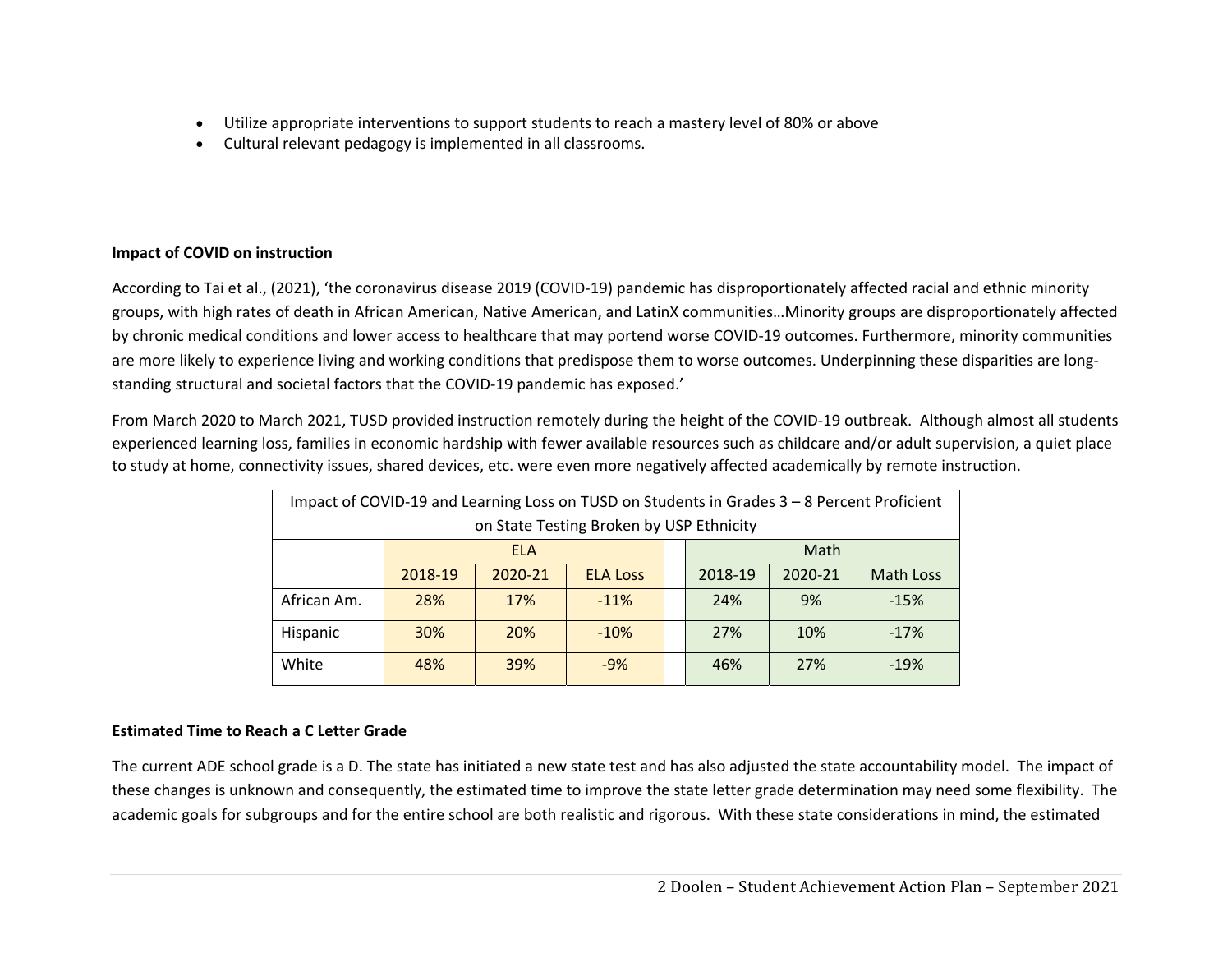time for Doolen to increase its letter grade from a D to a C could be one year or two years depending on changes to the test and the letter grade model.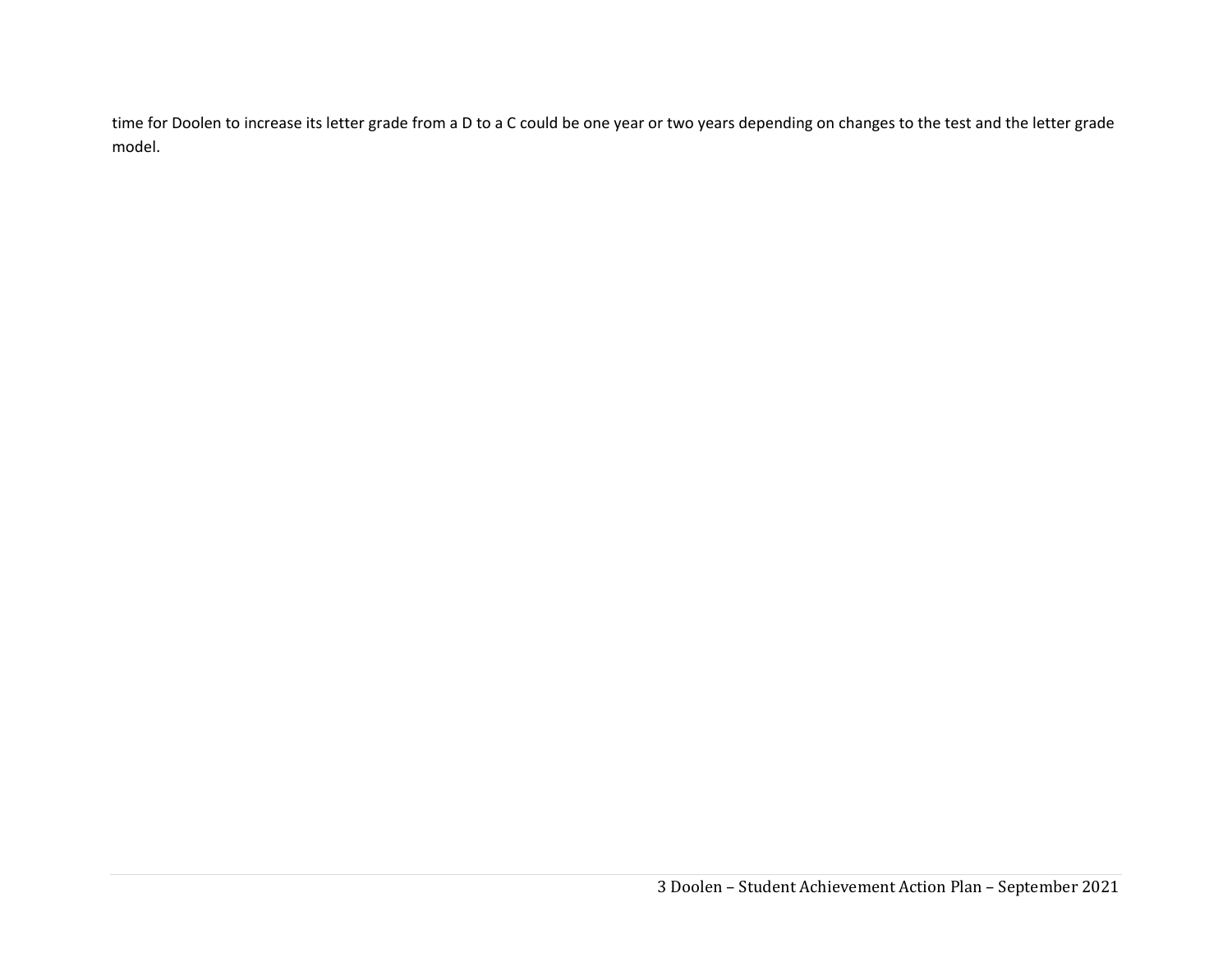#### **Student Profile:**

| <b>White</b>            | <b>African American</b> | <b>Hispanic</b> | <b>Native American</b> | <b>Asian American</b> | <b>Multi-Racial</b> | <b>Total Number of</b> |
|-------------------------|-------------------------|-----------------|------------------------|-----------------------|---------------------|------------------------|
|                         |                         |                 |                        |                       |                     | <b>Students</b>        |
| 155                     | 96                      | 262             | 12                     | 34                    | 36                  | 595                    |
| <b>English Language</b> | <b>Exceptional</b>      |                 |                        |                       |                     |                        |
| <b>Learners</b>         | <b>Education</b>        |                 |                        |                       |                     |                        |
|                         | <b>Students</b>         |                 |                        |                       |                     |                        |
| 84                      | 96                      |                 |                        |                       |                     |                        |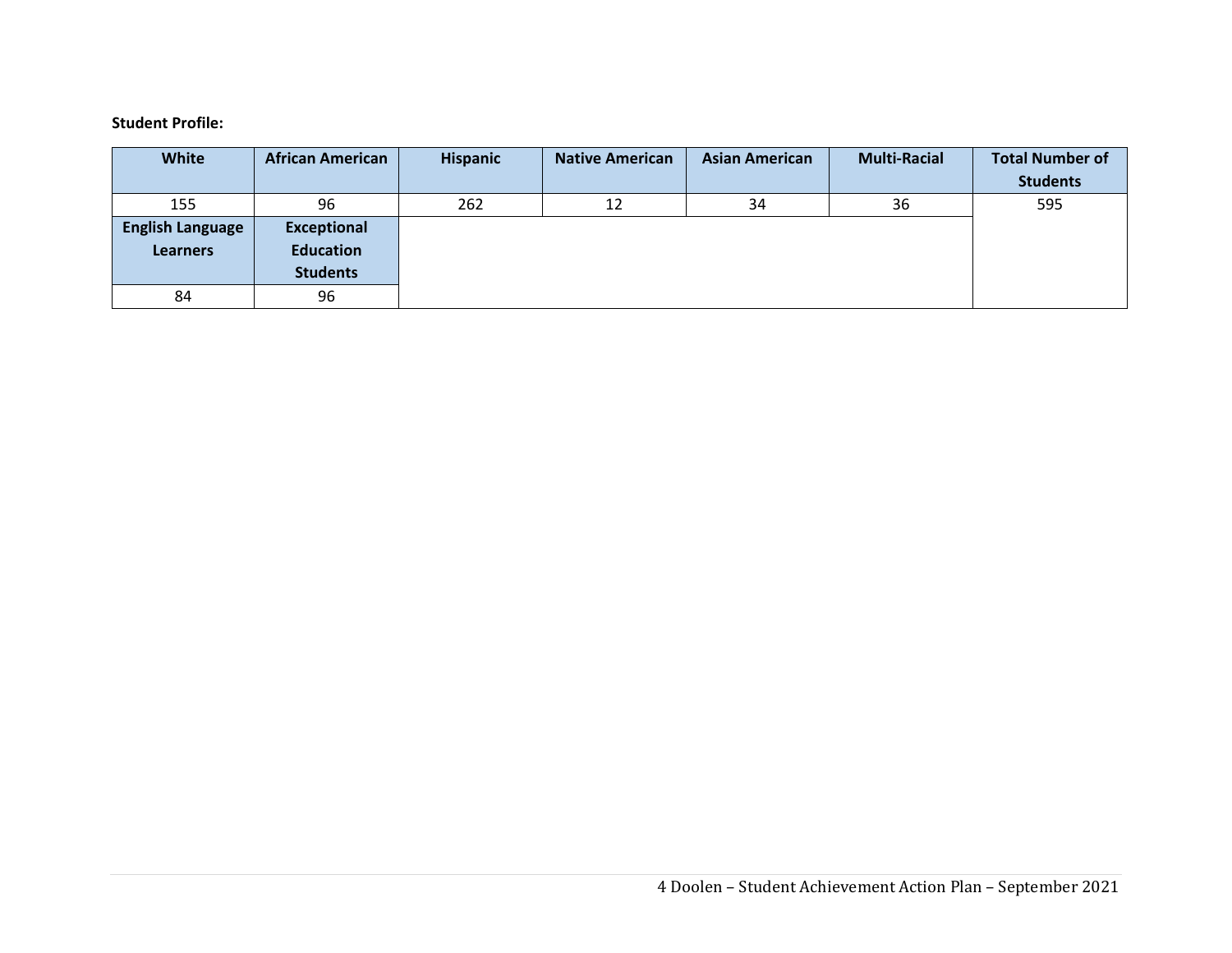#### **Limitations of 2020‐21 AzM2 data as a comparison to other years**

 $\Gamma$ 

When reviewing the findings from state testing during remote instruction and COVID‐19, please note that participation rates among students taking the state assessment were so low, especially in high school, that caution is needed when drawing conclusions about student performance at the district level and statewide. It is recommended against making a simple comparison to prior years' performance data because of the instructional challenges caused by COVID‐19, low student educational engagement/participation rates, and family trauma. Both at the district and the state level, learning loss is evident, especially among our youngest grades. TUSD had only a 57% participation rate for state testing and so the data may or may not be representative of the district as a whole.

| AzMERIT Difference in ELA Percent Passing Comparison of TUSD and the State<br>by Grade and Subject |         |                 |         |                 |  |                 |              |  |  |  |
|----------------------------------------------------------------------------------------------------|---------|-----------------|---------|-----------------|--|-----------------|--------------|--|--|--|
|                                                                                                    |         | <b>ELA 2019</b> |         | <b>ELA 2021</b> |  | <b>ELA Loss</b> |              |  |  |  |
| Grade                                                                                              | TUSD %  | State %         | TUSD %  | State %         |  | <b>TUSD</b>     | <b>State</b> |  |  |  |
|                                                                                                    | Passing | <b>Passing</b>  | Passing | <b>Passing</b>  |  |                 |              |  |  |  |
| 3                                                                                                  | 38%     | 46%             | 21%     | 35%             |  | $-17%$          | $-11%$       |  |  |  |
| 4                                                                                                  | 40%     | 51%             | 29%     | 44%             |  | $-11%$          | $-7%$        |  |  |  |
| 5                                                                                                  | 43%     | 52%             | 32%     | 45%             |  | $-11%$          | $-7%$        |  |  |  |
| 6                                                                                                  | 27%     | 42%             | 19%     | 35%             |  | $-8%$           | $-7%$        |  |  |  |
| $\overline{7}$                                                                                     | 26%     | 41%             | 19%     | 38%             |  | $-7%$           | $-3%$        |  |  |  |
| 8                                                                                                  | 24%     | 38%             | 17%     | 35%             |  | $-7%$           | $-3%$        |  |  |  |
| 9                                                                                                  |         |                 |         |                 |  |                 |              |  |  |  |
| 10                                                                                                 |         |                 | 19%     | 32%             |  |                 |              |  |  |  |
| 11                                                                                                 |         |                 |         |                 |  |                 |              |  |  |  |

| AzMERIT Difference in MATH Percent Passing Comparison of TUSD and the<br>State by Grade and Subject |                   |                    |                   |                    |  |             |              |  |  |
|-----------------------------------------------------------------------------------------------------|-------------------|--------------------|-------------------|--------------------|--|-------------|--------------|--|--|
|                                                                                                     | <b>MATH 2019</b>  |                    | <b>MATH 2021</b>  |                    |  | Math Loss   |              |  |  |
| Grade                                                                                               | TUSD %<br>Passing | State %<br>Passing | TUSD %<br>Passing | State %<br>Passing |  | <b>TUSD</b> | <b>State</b> |  |  |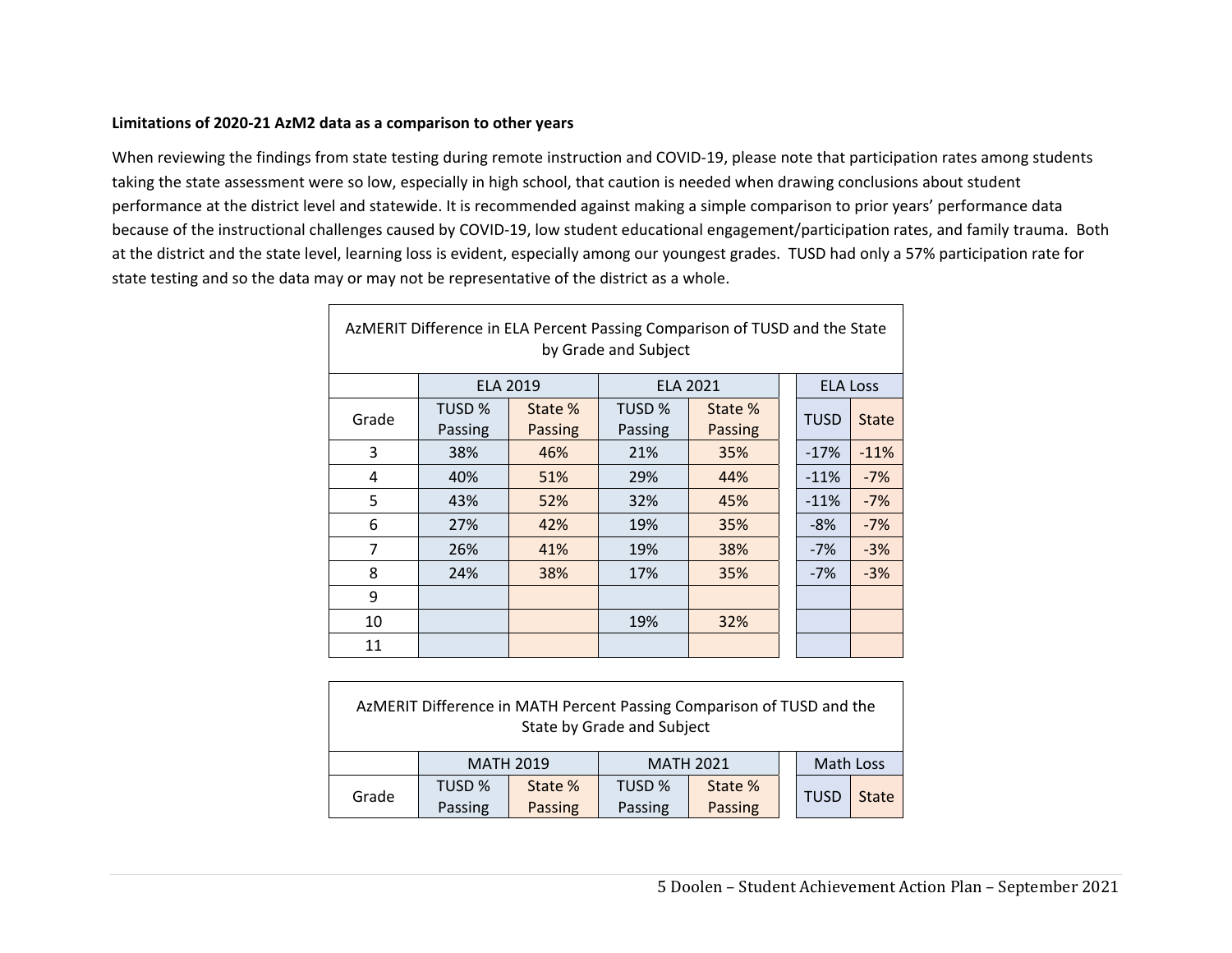| 3      | 42% | 51% | 18% | 36% | $-24%$ | $-15%$ |
|--------|-----|-----|-----|-----|--------|--------|
| 4      | 36% | 48% | 16% | 34% | $-20%$ | $-14%$ |
| 5      | 36% | 46% | 16% | 31% | $-20%$ | $-15%$ |
| 6      | 23% | 41% | 8%  | 29% | $-15%$ | $-12%$ |
| 7      | 22% | 38% | 12% | 30% | $-10%$ | $-8%$  |
| 8      | 18% | 32% | 9%  | 26% | $-9%$  | $-6%$  |
| Alg I  |     |     |     |     |        |        |
| Geom   |     |     | 13% | 26% |        |        |
| Alg II |     |     |     |     |        |        |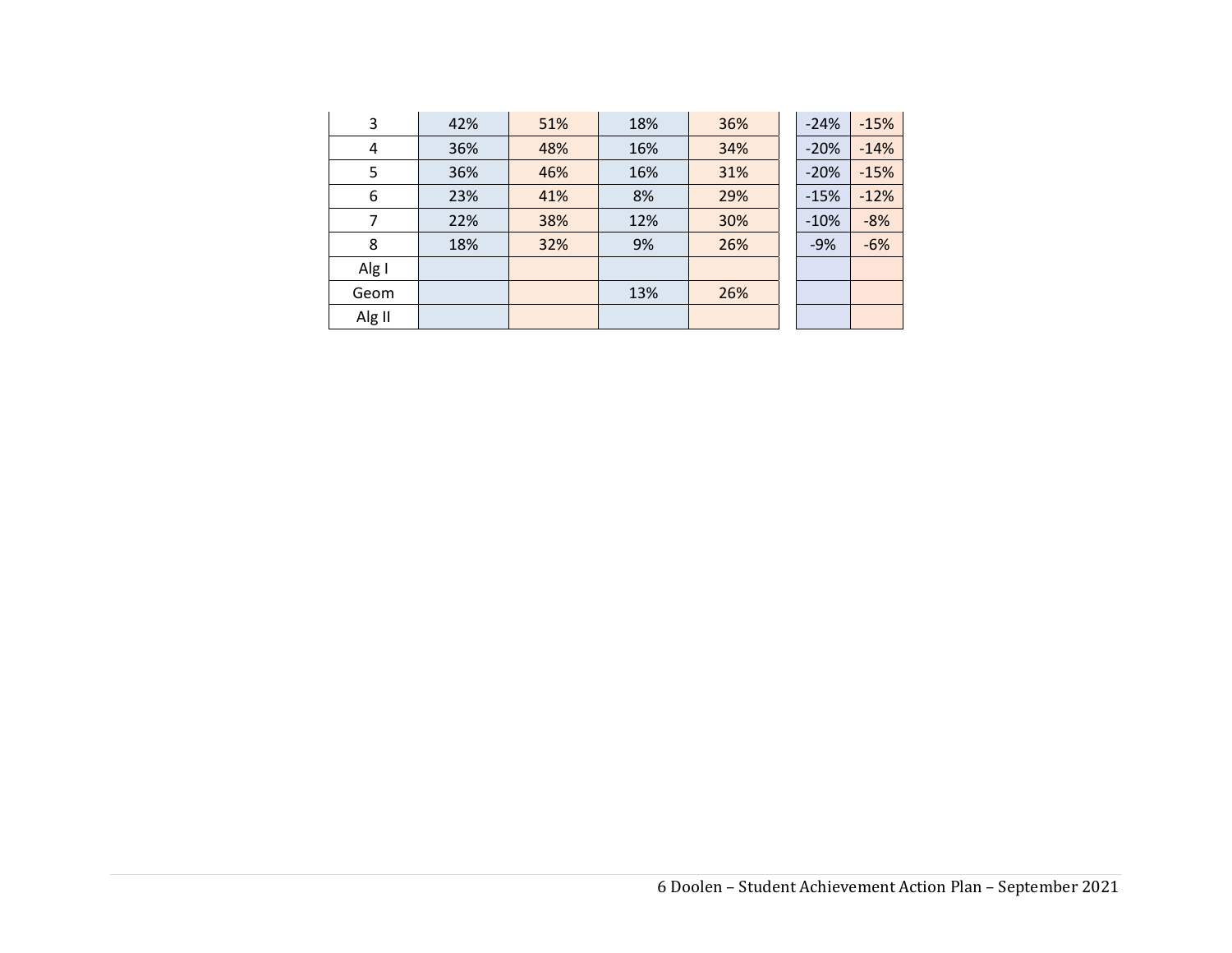# **3 Years of AzMERIT Percent Proficiency by Grade**

| 3 Years of AzMERIT Math Percent Proficiency by Grade                      |            |            |                      |            |            |            |            |            |            |
|---------------------------------------------------------------------------|------------|------------|----------------------|------------|------------|------------|------------|------------|------------|
|                                                                           | 2017 Gr. 6 | 2017 Gr. 7 | 2017 Gr. 8           | 2018 Gr. 6 | 2018 Gr. 7 | 2018 Gr. 8 | 2019 Gr. 6 | 2019 Gr. 7 | 2019 Gr. 8 |
| State Avg                                                                 | 41%        | 34%        | 29%                  | 43%        | 36%        | 31%        | 41%        | 38%        | 32%        |
| District Avg                                                              | 21%        | 20%        | 13%                  | 24%        | 20%        | 21%        | 23%        | 22%        | 18%        |
| Doolen                                                                    | 31%        | 27%        | 8%                   | 28%        | 29%        | 33%        | 22%        | 25%        | 24%        |
|                                                                           |            |            |                      |            |            |            |            |            |            |
| 3 Years of AzMERIT ELA Percent Proficiency by Grade                       |            |            |                      |            |            |            |            |            |            |
| School                                                                    | 2017 Gr. 6 | 2017 Gr. 7 | $\infty$<br>2017 Gr. | 2018 Gr. 6 | 2018 Gr. 7 | 2018 Gr. 8 | 2019 Gr. 6 | 2019 Gr. 7 | 2019 Gr. 8 |
| State Avg                                                                 | 41%        | 44%        | 34%                  | 39%        | 45%        | 39%        | 42%        | 41%        | 38%        |
| District Avg                                                              | 26%        | 30%        | 21%                  | 23%        | 31%        | 24%        | 27%        | 26%        | 24%        |
| Doolen                                                                    | 32%        | 36%        | 34%                  | 27%        | 37%        | 30%        | 27%        | 29%        | 25%        |
| 2018-19 AzMERIT Percent Proficiency<br><b>Broken Out by USP Ethnicity</b> |            |            |                      |            |            |            |            |            |            |
| <b>USP Ethnicity</b>                                                      | Math       | <b>ELA</b> |                      |            |            |            |            |            |            |
| White                                                                     | 46%        | 44%        |                      |            |            |            |            |            |            |
| African Am.                                                               | 10%        | 14%        |                      |            |            |            |            |            |            |
| Hispanic                                                                  | 19%        | 23%        |                      |            |            |            |            |            |            |
| Native Am.                                                                | 8%         | 17%        |                      |            |            |            |            |            |            |
| Asian-Pl                                                                  | 18%        | 24%        |                      |            |            |            |            |            |            |
| Multi-Racial                                                              | 36%        | 44%        |                      |            |            |            |            |            |            |
| All                                                                       | 24%        | 27%        |                      |            |            |            |            |            |            |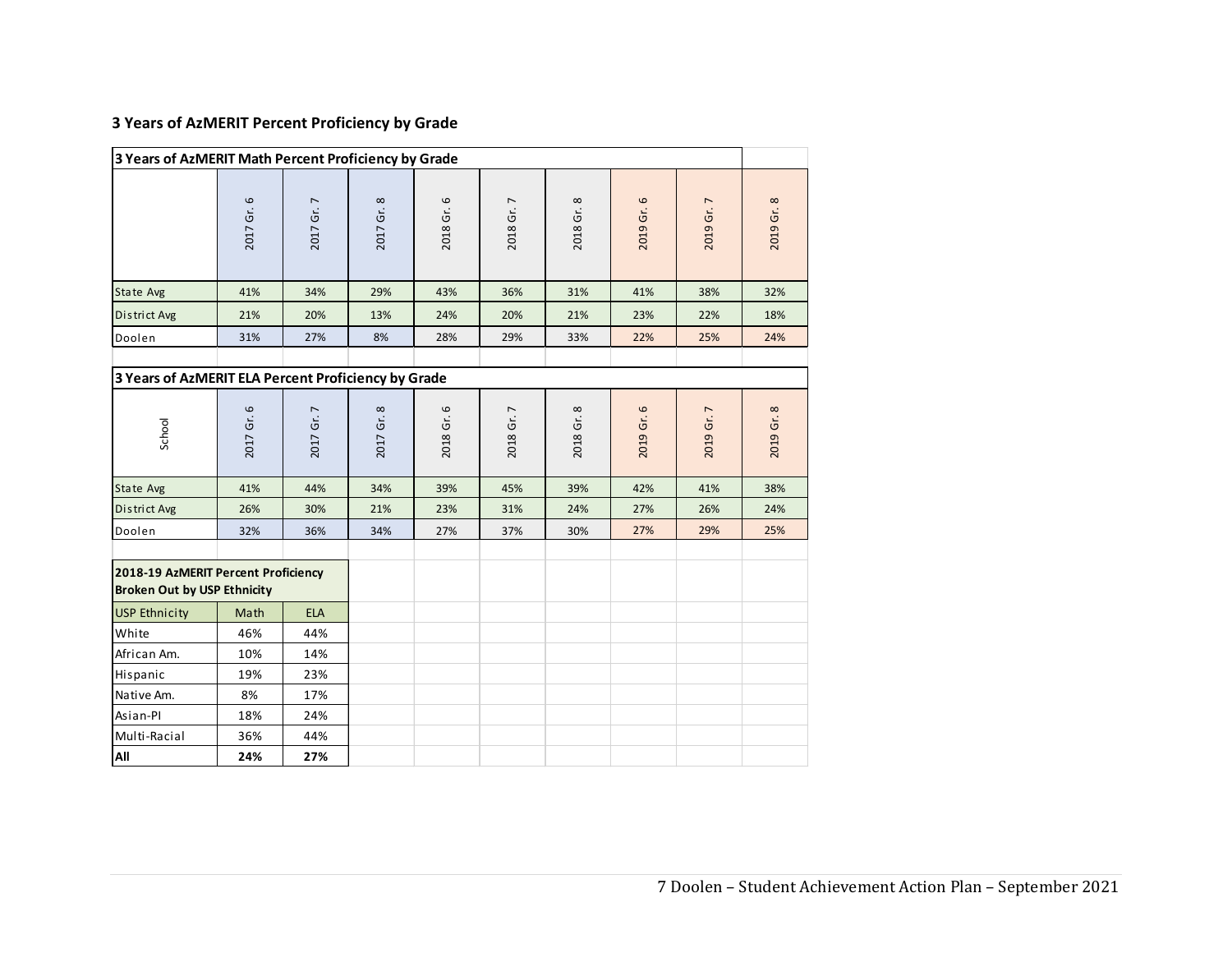### **A. GAPS IN STUDENT OUTCOMES**

Based on data analysis, Doolen Middle School has identified the following gaps in areas of student outcomes. For each, Doolen Middle School provides a description of the gaps, including the desired state, the current reality, and an explanation of the identified gaps.

### **Achievement Gap is heavily influenced by SES**

The persistence of the achievement gap between White students compared to African American and Latino students has been an ongoing and perplexing issue in school improvement. Studies such as Reardon & Portilla (2016) and von Hippel et al., (2018) have demonstrated that academic achievement gaps are established at kindergarten entry, are heavily influenced by SES, and remain stable across schooling.

Since the 1970's, schools have shown little or no progress in closing the academic gap in test score performance. (Stiefel et al., 2006) The continuing focus on this issue undermines our faith in public education to provide all students with an equitable and quality education. Confounding this issue is the assumption that academic advancement is based primarily on individual ability or achievement. This assumption appears to confirm implicitly that the capability and motivation of students of color, especially African American students, is somehow lacking. To the extent that people assume that the achievement gap is evidence of the limited academic capabilities and outcomes among students of color feeds implicit (and explicit) racism that permeates American society and schooling today. (Hawley &Freitas 2020, unpublished paper.) Many studies over the last two decades have argued that poverty continues to be the primary catalyst for the achievement gap and confirm Sean Reardon's recent statement (2019) that the racial "achievement gap" in standardized-test scores shouldn't be considered a racial gap at all...Instead, it's more accurate to call it a "poverty gap."'

### **1. English Language Arts‐ELA and Math (All Grades)**

*Data Source: District Benchmarks and AZ Merit 18‐19 SY* 

### **Current Reality:**

- $\bullet$ 6<sup>th</sup> grade ELA achievement for all students is at 27% proficient or highly proficient in comparison to the State average of 42%.
- $\bullet$ 7<sup>th</sup> grade ELA achievement for all students is at 29% proficient or highly proficient in comparison to the State average of 41%.
- $\bullet$ 8<sup>th</sup> grade ELA achievement for all students is at 25% proficient or highly proficient in comparison to the State average of 38%.
- $\bullet$ 6<sup>th</sup> grade Math achievement for all students is at 25% proficient or highly proficient in comparison to the State average of 41%.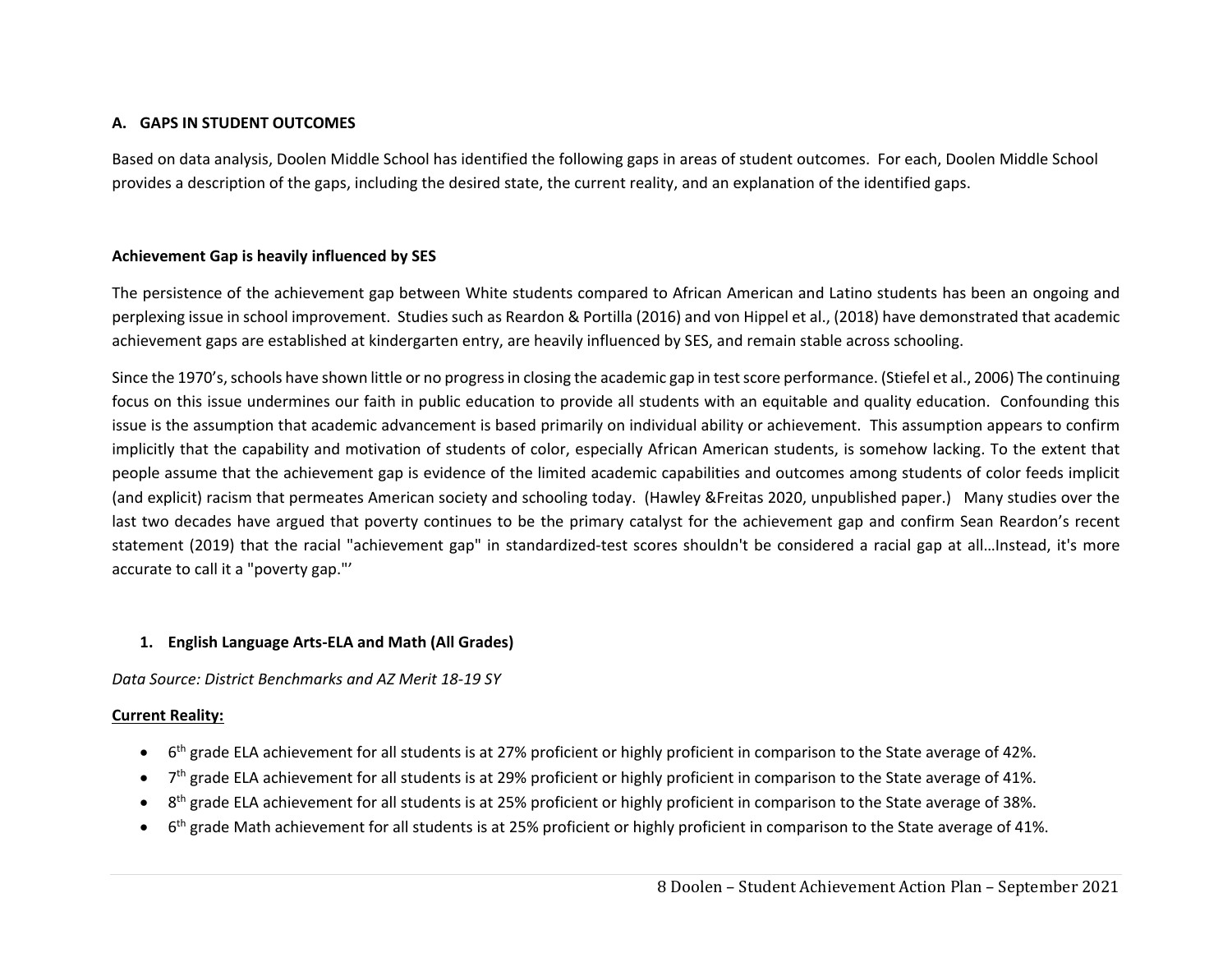- $\bullet$ 7<sup>th</sup> grade Math achievement for all students is at 25% proficient or highly proficient in comparison to the State average of 38%.
- 0 8<sup>th</sup> grade Math achievement for all students is at 24% proficient or highly proficient in comparison to the State average of 32%.

# **Desired State:**

- $\bullet$ Doolen Middle School will see 6<sup>th</sup> grade ELA achievement at 32% proficient or highly proficient on 2022 AASA.
- $\bullet$ Doolen Middle School will see 7<sup>th</sup> grade ELA achievement at 34% proficient or highly proficient on 2022 AASA.
- $\bullet$ Doolen Middle School will see 8th grade ELA achievement at 30% proficient or highly proficient on 2022 AASA.
- $\bullet$ Doolen Middle School will see 6<sup>th</sup> grade Math achievement at 30% proficient or highly proficient on 2022 AASA.
- $\bullet$ Doolen Middle School will see 7<sup>th</sup> grade Math achievement at 30% proficient or highly proficient on 2022 AASA.
- $\bullet$ Doolen Middle School will see 8<sup>th</sup> grade Math achievement at 29% proficient or highly proficient on 2022 AASA.

**Gap:** Many Doolen students are not proficient in ELA and Math. This need is even greater when looking at the data for our Native American, Pacific Islanders, Exceptional Education and ELL subgroups.

The gap between African American and White students in ELA is 30%, in Math it is 36%

The gap between Hispanic and White students in ELA is 21%, in Math 27%

# **B. SMART Improvement Goals**

Based on gaps identified in section A, above, Doolen Middle School developed SMART improvement goals designed to move Doolen Middle School students from the current reality to the desired state

# *1. Improvement Goal:*

**English Language Arts***‐ ELA achievement for all grade level students will increase by 5% moving from 27% proficient or highly proficient on the 2019 AZMERIT to 32% proficient or highly proficient on the 2022 AASA.* 

# *2. Improvement Goal:*

**Math ‐** Math achievement for all grade level students will increase by 5% moving from 25% proficient or highly proficient on the 2019 AZMERIT to 30% proficient or highly proficient on the 2022 AASA.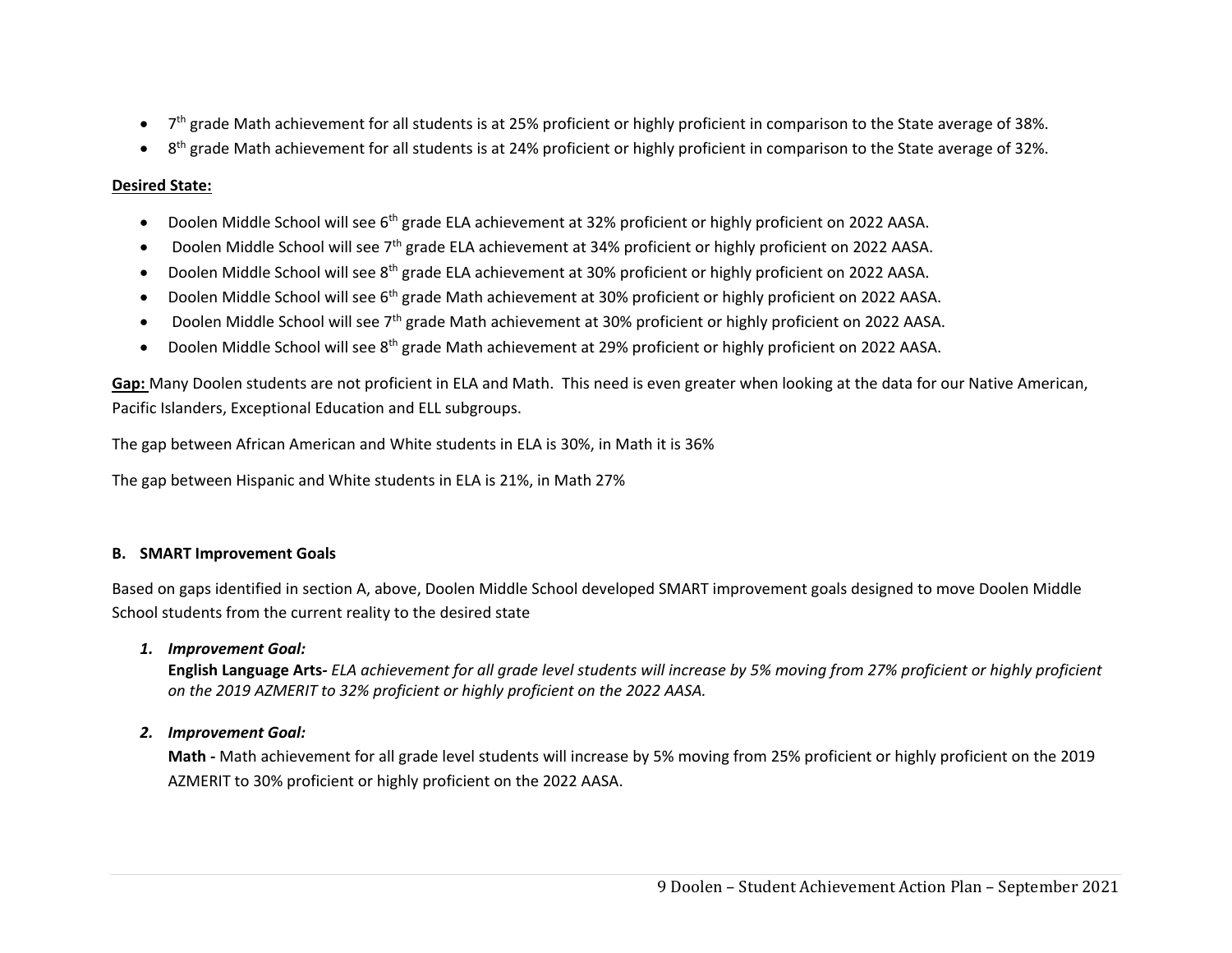#### *3. Improvement Goal:*

Reduce Gaps in proficiency among racial/ethnic groups by 3% in ELA and Math

# **C. MOST EFFECTIVE AND FEASIBLE EVIDENCE‐BASED STRATEGIES**

After analyzing gaps and goals, Doolen Middle School reviewed multiple evidence‐based strategies and assessed each for potential effectiveness and feasibility. Achievement of the goals from section B, above, will be supported by the most effective and feasible evidence‐based strategies, below.

### *1. ELA Improvement Goal:*

**Strategy 1a:** Teachers in PLC teams will implement data digs to identify grade level and individual student areas of strengths and areas for improvement.

**Strategy 1b:** ELA Intervention Classes (RTI), Tutoring, and Guided Reading.

**Strategy 1c:** MTSS process to identify and support students in need of Tier 2 and Tier 3 interventions in ELA.

**Strategy 1d:** AVID strategies to support students in ELA.

**Strategy 1e:** Online intervention programs to support students in ELA including IXL and Newsela (leveled reading support).

**Strategy 1f:** Literacy Night to provide students and families resources and support in ELA, and to increase family engagement in student literacy.

### *2. Math Improvement Goal:*

**Strategy 2a:** Teachers in PLC teams will implement data digs to identify grade level and individual student areas of strengths and areas for improvement.

**Strategy 2b**: Math Intervention Classes (RTI), Tutoring, and Targeted Small Groups

**Strategy 2c:** MTSS process to identify and support students in need of Tier 2 and Tier 3 interventions in Math.

**Strategy 2d**: AVID strategies to support students in Math.

**Strategy 2e**: IXL intervention program for Math.

**Strategy 2f**: Math teachers will implement *Math Pathways and Pitfalls* lessons and strategies into their classrooms.

**Strategy 2g**: Ongoing math coaching and professional development in WestEd's Math Pathways and Pitfalls, Discussion Builders, Praise‐ Probe‐Polish, along with opportunities for peer observation, book studies, and job embedded support to math and exceptional education teachers.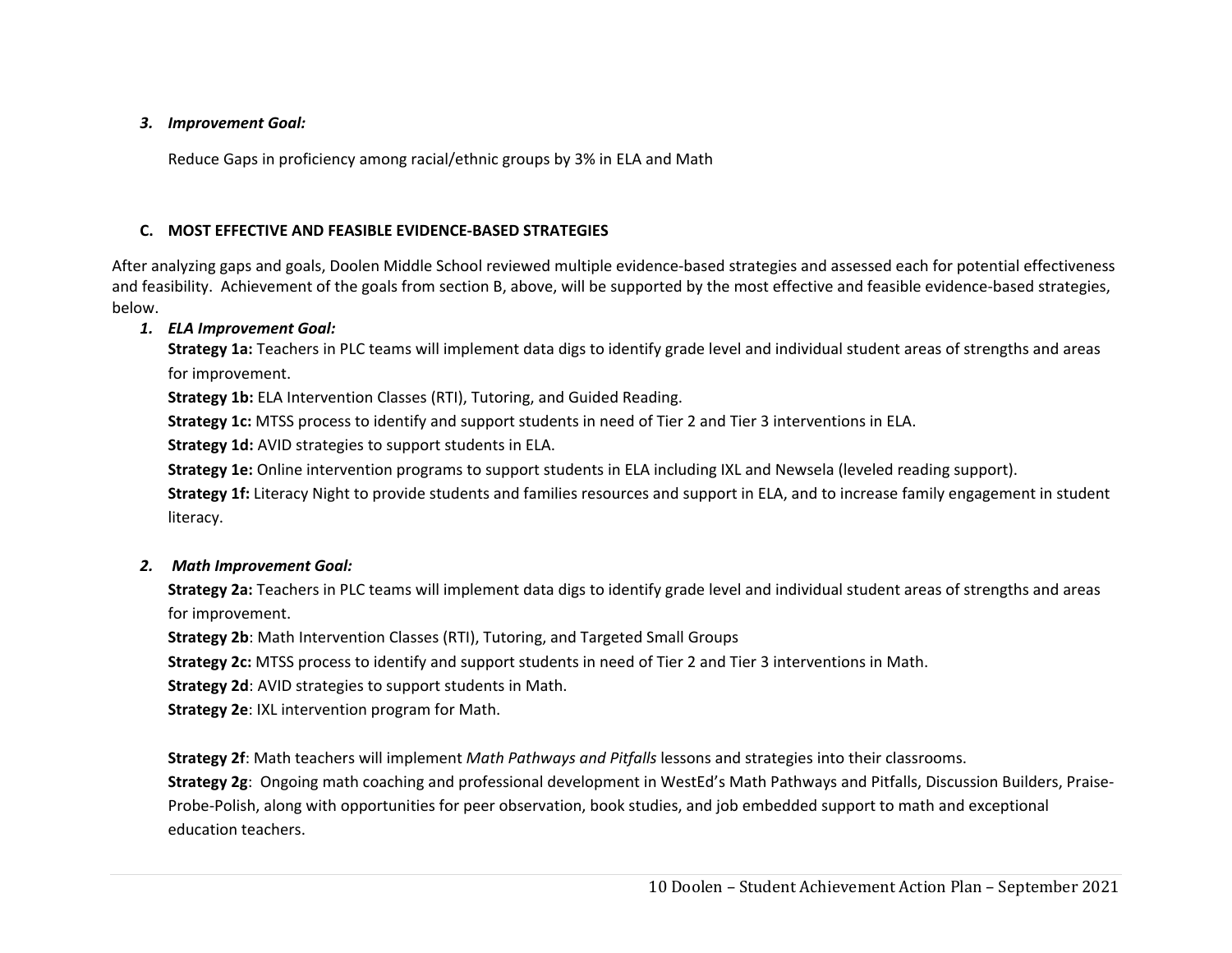**Strategy 2h**: Math manipulatives and training on how to use the manipulatives to support students in building increased mathematical concepts, skills, and awareness, and to support differentiation.

#### *3. Improvement Goal to address Subgroup Achievement:*

**Strategy 3a:** Use of PLCs to create standards‐based lessons and assessments with focus on subgroups.

**Strategy 3b:** Targeted Interventions, Small Groups, and Tutoring

**Strategy 3c:** Culturally Responsive Professional Development to support work with students in subgroups.

**Strategy 3d:** Dean of Students – supports student achievement through academic and behavior intervention practices aligned with PBIS and MTSS. Documents and assists in coordination of Tier II and Tier III interventions.

**Strategy 3e: Counselor** – Supports with Positive Behavior Intervention Support Systems, Multi‐Tiered System of Support Meetings, and Tier II and Tier III interventions. Assists with documenting and coordinator interventions for struggling students. Assists of students and families of subgroups.

**Strategy 3f:** School‐wide Positive Behavior Intervention and Support (PBIS)

**Strategy 3g: Community** Liaison will reach out to families of subgroups to identify areas of need and provide resources and support including academic and community resources.

### **D. ACTION STEPS TO IMPLEMENT & MONITOR STRATEGIES**

Below are detailed implementation and monitoring tasks for each evidence‐based strategy, including persons responsible, timelines, and needed resources.

#### *1. ELA Improvement Goal:*

#### **Strategy 1a:**

| <b>Tasks to Implement Strategy</b>                                                                                                                                                                                                                                                                                           | Person(s) to Carry<br><b>Out Tasks</b>                                      | <b>Timeline/Target</b><br><b>Dates</b> | <b>Resources Needed</b>                             |
|------------------------------------------------------------------------------------------------------------------------------------------------------------------------------------------------------------------------------------------------------------------------------------------------------------------------------|-----------------------------------------------------------------------------|----------------------------------------|-----------------------------------------------------|
| Doolen's site-based interventions include both online programs as well as<br>RTI teachers. Training provided on data digs, targeted ELA lesson<br>development and intervention strategies. RTI teachers are utilized to<br>support Tier 2 and Tier 3 students on a daily basis. Online interventions are<br>IXL and Newsela. | A&E coordinator,<br>CSP, Principal,<br>Assistant<br>Principal, PLC<br>Leads | Quarterly                              | Time during PD,<br>data resources<br>IXL<br>NewsELA |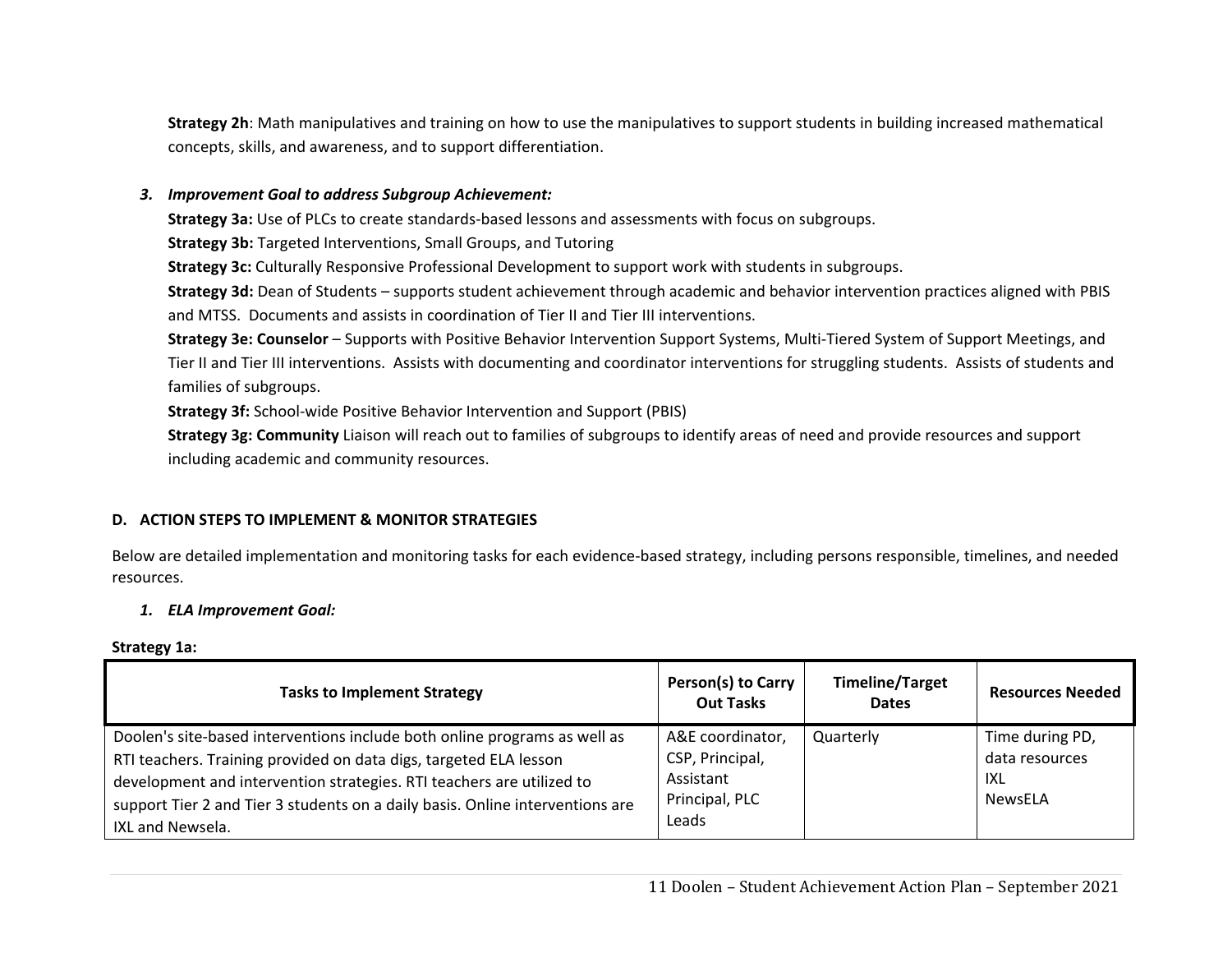| PLC data digs and PLC meetings, focus/content area meetings as well as    | CSP, PLC Leads,                               | Monthly                                | Time during PD,         |
|---------------------------------------------------------------------------|-----------------------------------------------|----------------------------------------|-------------------------|
| grade level PLCs to look at student work, standards, data and assessments | <b>Teachers</b>                               |                                        | access data,            |
| for planning instruction.                                                 |                                               |                                        | Curriculum Scop         |
|                                                                           |                                               |                                        | and Sequence            |
| <b>Tasks to Monitor, Assess, and Adjust</b>                               | <b>Person(s) to Carry</b><br><b>Out Tasks</b> | <b>Timeline/Target</b><br><b>Dates</b> | <b>Resources Needed</b> |
| Collect PLC data and targeted ELA domains from meetings                   | Admin, CSP                                    | Quarterly                              | Access to PLC           |
|                                                                           |                                               |                                        | <b>TEAMS</b> drive      |
| Progress monitoring of targeted ELA domains                               | Teachers, CSP,                                | Quarterly                              | Access to School        |
|                                                                           | Administration                                |                                        | City data,              |

# **Strategy 1b:**

| <b>Tasks to Implement Strategy</b>                                                                                                                                                           | Person(s) to Carry<br><b>Out Tasks</b>                       | <b>Timeline/Target</b><br><b>Dates</b> | <b>Resources Needed</b>                                                                        |
|----------------------------------------------------------------------------------------------------------------------------------------------------------------------------------------------|--------------------------------------------------------------|----------------------------------------|------------------------------------------------------------------------------------------------|
| Identify ELA areas for improvement using data from assessments.                                                                                                                              | PLC leads,<br>teachers                                       | Quarterly target date<br>to re-assess  | Time, access to data                                                                           |
| Focused lessons and assessments on ELA domain areas developed and<br>implemented (planned interventions).                                                                                    | Classroom<br>teachers                                        | Ongoing                                | Time, curriculum<br>resources, School<br>City                                                  |
| Students identified and interventions provided on these ELA domains<br>during ELA Intervention Classes, Tutoring, Guided Reading/Small Group<br>Instruction, and Targeted Learning Sessions. | Classroom<br>teachers, MTSS<br>facilitator, Title 1<br>Tutor | Ongoing                                | List of identified<br>students from each<br>PLC, tutors, class<br>section for<br>interventions |
| <b>Tasks to Monitor, Assess, and Adjust</b>                                                                                                                                                  | Person(s) to Carry<br><b>Out Tasks</b>                       | <b>Timeline/Target</b><br><b>Dates</b> | <b>Resources Needed</b>                                                                        |
| Classroom walkthroughs focused on interventions and targeted lessons                                                                                                                         | CSP,<br>Administration                                       | Quarterly                              | Plans and scheduled<br>targeted lessons                                                        |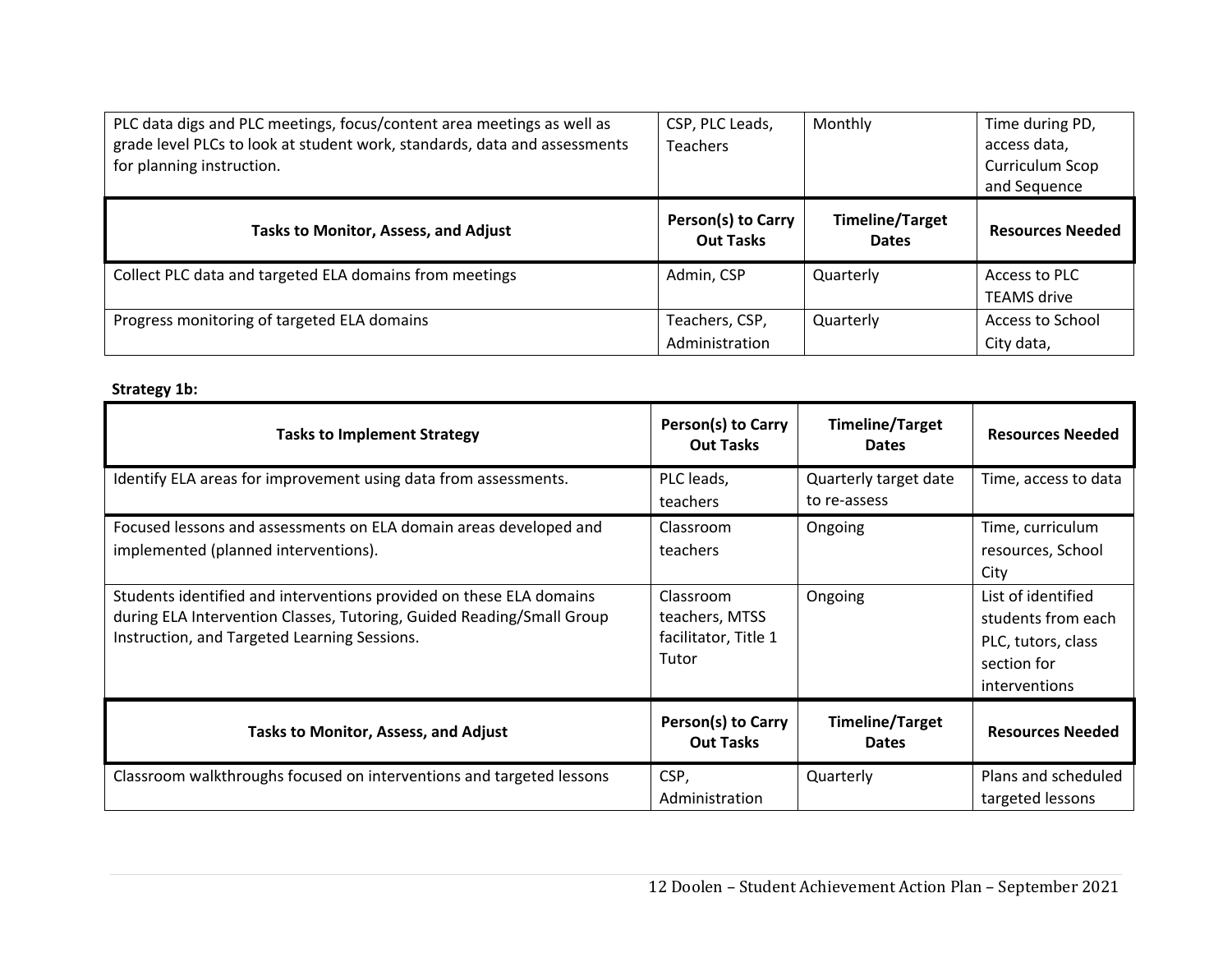| PLC evaluation of interventions and targeted ELA lessons | PLC Teams | Quarterly | Data from formative |
|----------------------------------------------------------|-----------|-----------|---------------------|
|                                                          |           |           | assessments, time   |
|                                                          |           |           | during PD           |

**Strategy 1c:** 

| <b>Tasks to Implement Strategy</b>                                                                                                                                                                                                                                                                                                                                  | Person(s) to<br><b>Carry Out</b><br><b>Tasks</b>                                 | <b>Timeline/Target</b><br><b>Dates</b> | <b>Resources Needed</b>                                            |
|---------------------------------------------------------------------------------------------------------------------------------------------------------------------------------------------------------------------------------------------------------------------------------------------------------------------------------------------------------------------|----------------------------------------------------------------------------------|----------------------------------------|--------------------------------------------------------------------|
| Identify students at risk and document provided interventions, MTSS process<br>for students at risk.                                                                                                                                                                                                                                                                | PLC leads,<br>teachers,<br>Counselors,<br>Dean,<br>Administrators,               | Ongoing/Monthly                        | Time, access to<br>data, intervention<br>systems and<br>documents. |
| Provide Tier II and Tier III interventions to students and document progress.<br>MTSS Process for Tiers 2/3, Small group instruction with teachers, MTSSF and<br>auxiliary staff, IXL, Literacy Interention class, Math Intervention class, Student<br>Support Plans, ISI, Casa de los Ninos. Team meets with MTSS and RPPF to<br>assess overall needs of students. | Classroom<br>teachers                                                            | Ongoing                                | Time, access to<br>data, intervention<br>systems and<br>documents. |
| Tasks to Monitor, Assess, and Adjust                                                                                                                                                                                                                                                                                                                                | Person(s) to<br><b>Carry Out</b><br><b>Tasks</b>                                 | <b>Timeline/Target</b><br><b>Dates</b> | <b>Resources Needed</b>                                            |
| Meet with school teams regularly to determine progress and adjust or follow<br>up with next steps. Interventionists will work with classroom teachers/PLCs<br>and MTSS team to support learning goals for targeted students.                                                                                                                                        | CSP,<br>Administration,<br>Teachers,<br>Counselor,<br>Dean of<br><b>Students</b> | Ongoing/Monthly                        | Plans and scheduled<br>targeted lessons                            |

**Strategy 1d:**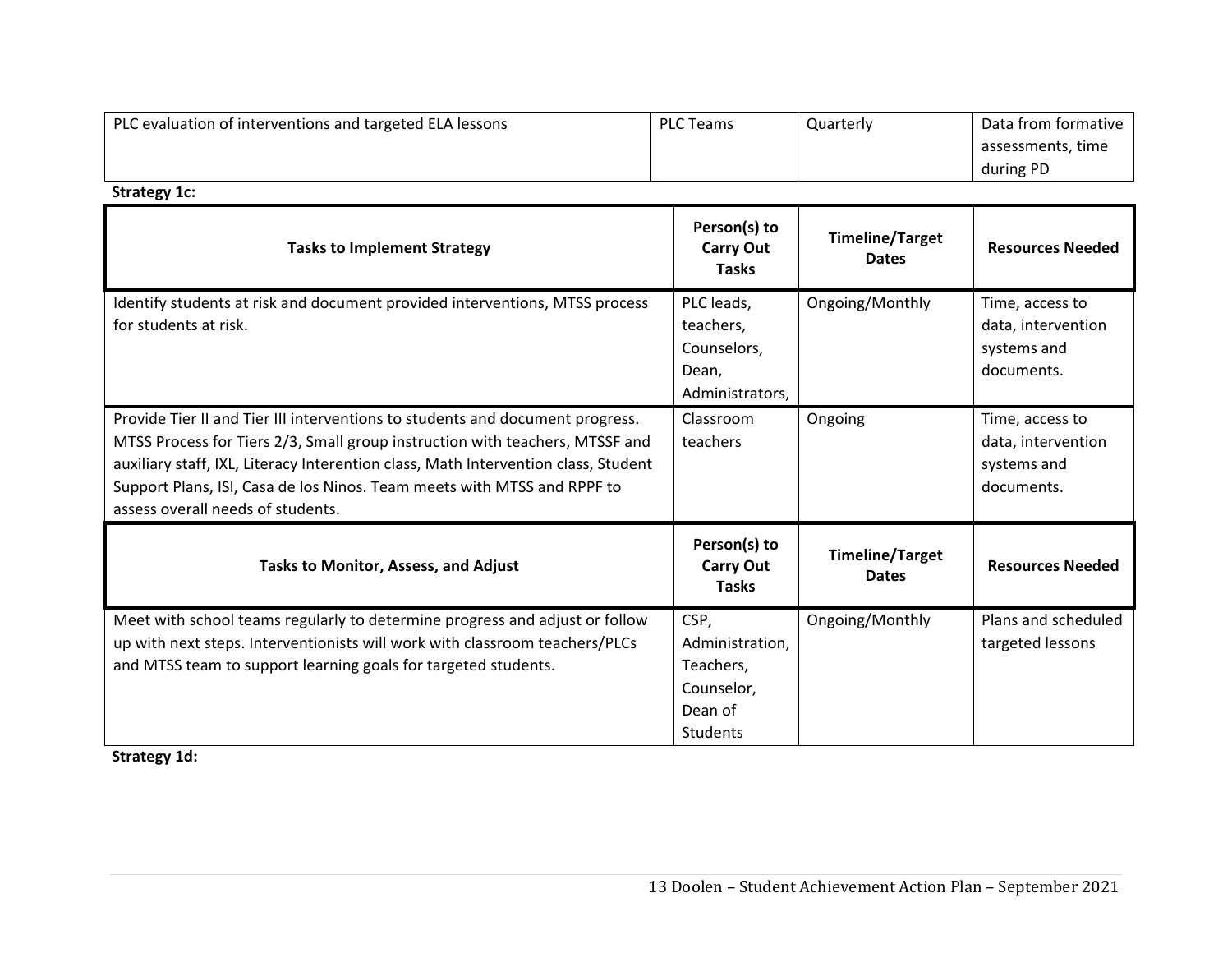| <b>Tasks to Implement Strategy</b>                                                                                                                                                                                                                         | Person(s) to<br><b>Carry Out</b><br><b>Tasks</b> | <b>Timeline/Target</b><br><b>Dates</b> | <b>Resources Needed</b>                                            |
|------------------------------------------------------------------------------------------------------------------------------------------------------------------------------------------------------------------------------------------------------------|--------------------------------------------------|----------------------------------------|--------------------------------------------------------------------|
| AVID Strategies to Support ELA: Writing, Inquiry, Collaboration, Organization,<br>and Reading are all skills developed through AVID strategies including<br>notetaking, peer editing, use of graphic organizers, vocabulary building, and<br>quick writes. | CSP, Teachers,<br>Administrators                 | Ongoing/Monthly                        | AVID Materials, PD<br>materials, School<br>TEAMS folders,          |
| Professional Development provided to teachers in AVID strategies in order to<br>build these strategies into the teaching and learning culture of the school.                                                                                               | Classroom<br>teachers                            | Ongoing                                | Time, access to<br>data, intervention<br>systems and<br>documents. |
| Strategy 1e:                                                                                                                                                                                                                                               |                                                  |                                        |                                                                    |

| <b>Tasks to Implement Strategy</b>                                                                                                                        | Person(s) to Carry<br><b>Out Tasks</b> | Timeline/Target<br><b>Dates</b>        | <b>Resources Needed</b>                                |
|-----------------------------------------------------------------------------------------------------------------------------------------------------------|----------------------------------------|----------------------------------------|--------------------------------------------------------|
| Online intervention programs to support students in ELA including the use of<br>Newsela (leveled reading support) and IXL (leveled intervention program). | CSP, Teachers,<br>Administrators       | Daily                                  | Student computers,<br>internet, Newsela,<br><b>IXL</b> |
|                                                                                                                                                           |                                        |                                        |                                                        |
| <b>Tasks to Monitor, Assess, and Adjust</b>                                                                                                               | Person(s) to Carry<br><b>Out Tasks</b> | <b>Timeline/Target</b><br><b>Dates</b> | <b>Resources Needed</b>                                |

**Strategy 1f:** 

| <b>Tasks to Implement Strategy</b>                                                | Person(s) to Carry<br><b>Out Tasks</b> | <b>Timeline/Target</b><br><b>Dates</b> | <b>Resources Needed</b> |
|-----------------------------------------------------------------------------------|----------------------------------------|----------------------------------------|-------------------------|
| Literacy Night to support all students in literacy achievement, a family literacy | Administrators,                        | Yearly                                 | Community               |
| night will be held in partnership with community organizations and district       | Teachers.                              |                                        | Resources, District     |
|                                                                                   | <b>Community Liaison</b>               |                                        | Departments,            |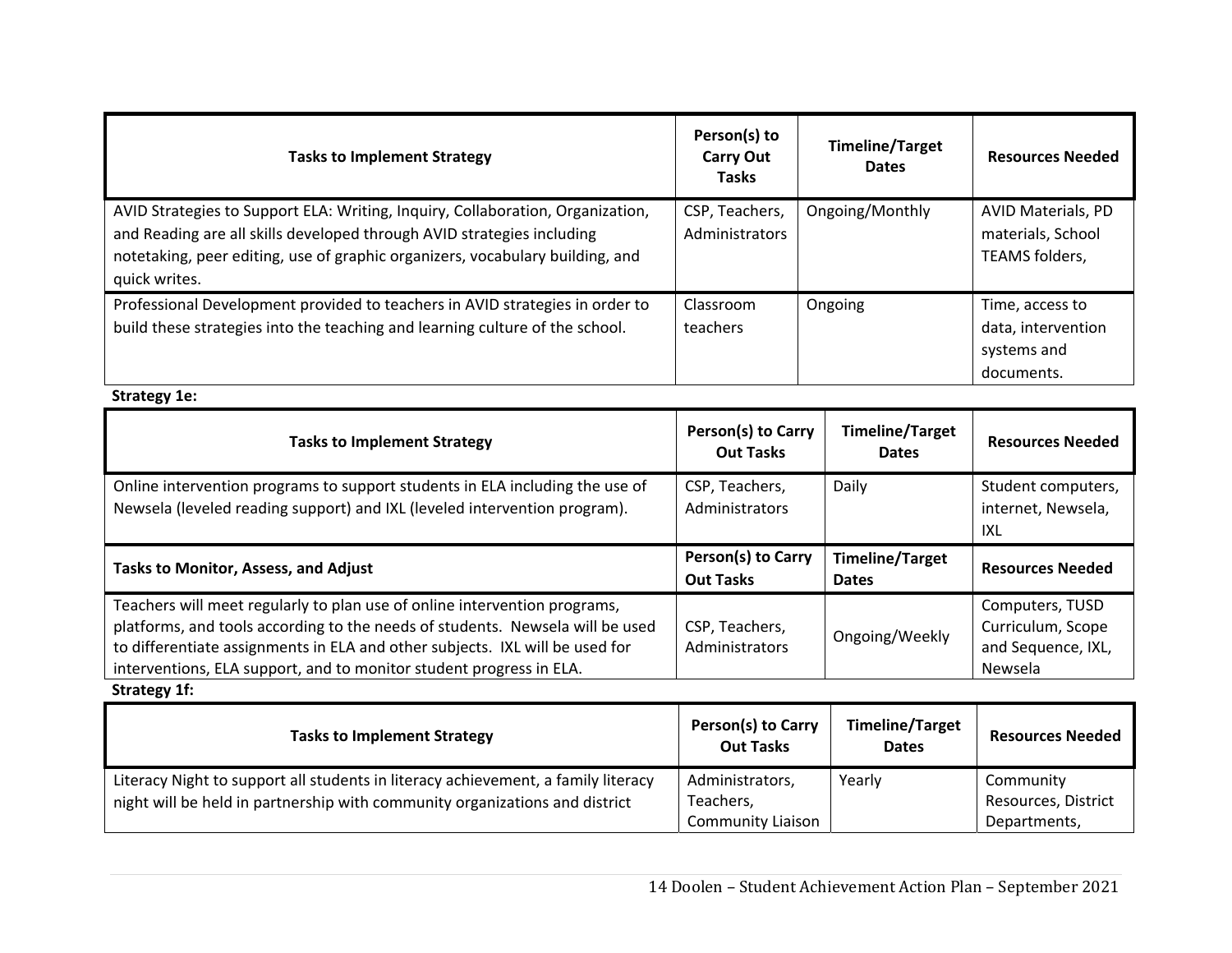| departments. Support will be available for students and families in different |  |  |
|-------------------------------------------------------------------------------|--|--|
| languages, and to provide equitable access to literacy resources.             |  |  |

#### *2. Math Improvement Goal:*

# **Strategy 2a:**

| <b>Tasks to Implement Strategy</b>                                                                                                                                                                                                                                                           | Person(s) to Carry<br><b>Out Tasks</b> | <b>Timeline/Target</b><br><b>Dates</b> | <b>Resources Needed</b> |
|----------------------------------------------------------------------------------------------------------------------------------------------------------------------------------------------------------------------------------------------------------------------------------------------|----------------------------------------|----------------------------------------|-------------------------|
| Teachers in PLC Teams will implement data digs to identify grade level and<br>individual areas of strengths and areas for improvement. Grade Level and<br>Content Area PLC team meetings will occur to plan for lessons according to<br>standards and based on student work and assessments. | CSP, Classroom<br><b>Teachers</b>      | Ongoing/Weekly                         | <b>Weekly PLCs</b>      |
|                                                                                                                                                                                                                                                                                              |                                        |                                        |                         |
| <b>Tasks to Monitor, Assess, and Adjust</b>                                                                                                                                                                                                                                                  | Person(s) to Carry<br><b>Out Tasks</b> | <b>Timeline/Target</b><br><b>Dates</b> | <b>Resources Needed</b> |

# **Strategy 2b:**

| <b>Tasks to Implement Strategy</b>                                             | Person(s) to Carry Out<br><b>Tasks</b> | <b>Timeline/Target</b><br><b>Dates</b> | <b>Resources Needed</b> |
|--------------------------------------------------------------------------------|----------------------------------------|----------------------------------------|-------------------------|
| Math intervention classes will be provided to targeted groups of students      | Math Department,                       | Monthly                                | Funding for RTI         |
| according to levels and needs. RTI math teacher will be hired so that students | Administration, Office                 |                                        | math teacher,           |
| can receive targeted instruction in math specific to their needs.              | <b>Staff</b>                           |                                        | material for math       |
|                                                                                |                                        |                                        | intervention            |
|                                                                                |                                        |                                        | supports.               |
| Identify students needing specific math interventions and ensure schedules     | CSP, Math Leads,                       | Quarterly                              | School City Data,       |
| prioritize students with greatest math needs for math intervention classes,    | teachers, Counselor                    |                                        | IXL Data, Student       |
| tutoring, and any other math interventions.                                    |                                        |                                        | Rosters/Schedules,      |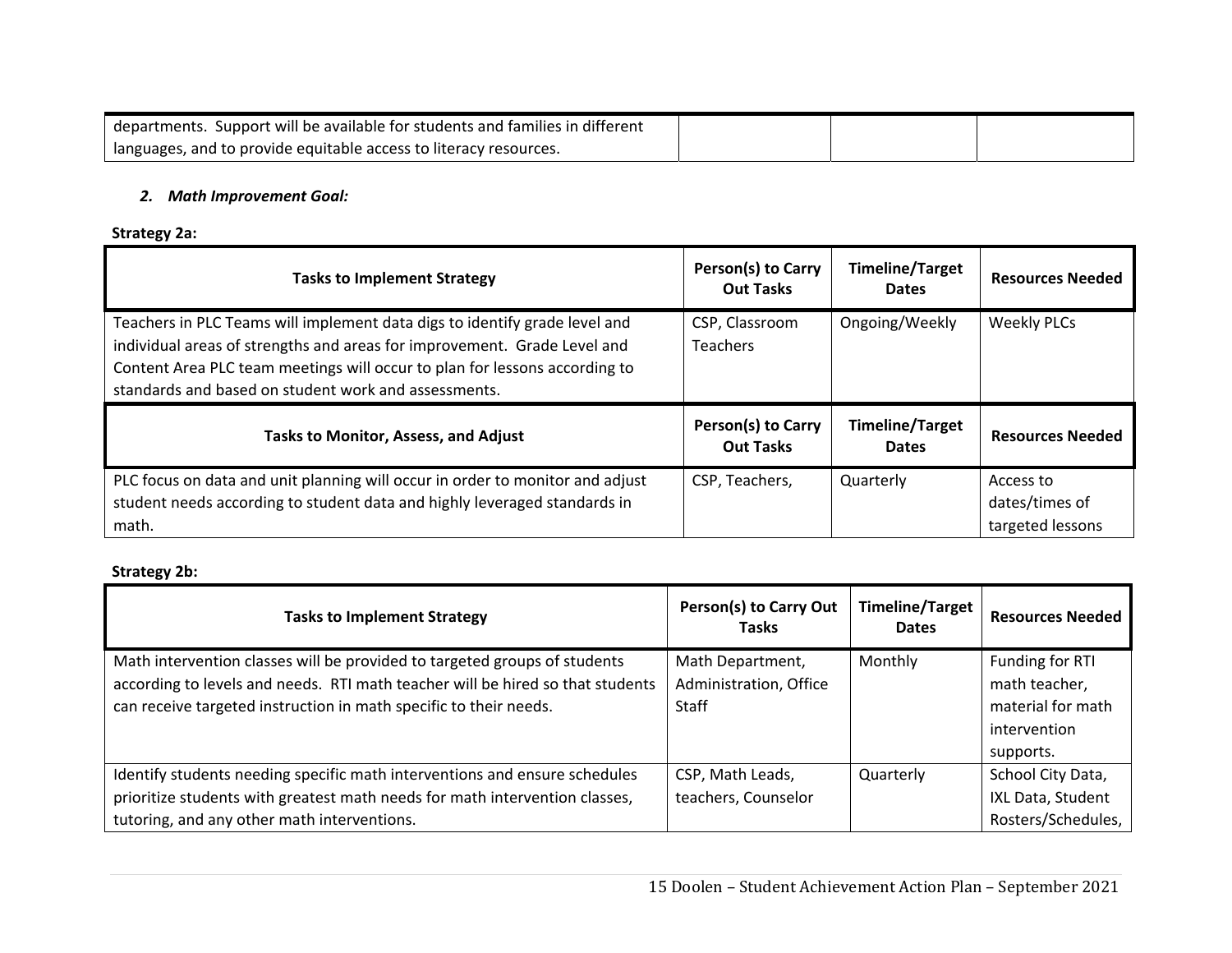| Tasks to Monitor, Assess, and Adjust                                        | Person(s) to Carry Out<br><b>Tasks</b> | Timeline/Target<br><b>Dates</b> | <b>Resources Needed</b> |
|-----------------------------------------------------------------------------|----------------------------------------|---------------------------------|-------------------------|
| Student data will be reviewed to monitor student achievement and determine  | Admin, CSP, Teachers                   | Quarterly                       | School City Data,       |
| additional interventions, students to be identified for tutoring and/or RTI |                                        |                                 | IXL Data, Student       |
| classes, and student support will be adjusted accordingly.                  |                                        |                                 | Rosters/Schedules,      |

Strategy 2c:

| <b>Tasks to Implement Strategy</b>                                                                                                                                                                                                                                                                                                            | Person(s) to Carry Out<br>Tasks        | <b>Timeline/Target</b><br><b>Dates</b> | <b>Resources Needed</b>                                                                   |
|-----------------------------------------------------------------------------------------------------------------------------------------------------------------------------------------------------------------------------------------------------------------------------------------------------------------------------------------------|----------------------------------------|----------------------------------------|-------------------------------------------------------------------------------------------|
| MTSS process for students needing support in math, to identify, document,<br>and coordinate interventions for students. MTSS team will meet to determine<br>student needs and interventions in place, as well as next steps for students to<br>include intervention classes, additional online support/intervention programs,<br>or tutoring. | CSP, Teachers,<br>Counselor, Admin     | Ongoing                                | Intervention<br>Documentation,<br>Student Data,<br><b>MTSS Meeting</b><br>Times/Schedules |
| <b>Tasks to Monitor, Assess, and Adjust</b>                                                                                                                                                                                                                                                                                                   | Person(s) to Carry Out<br><b>Tasks</b> | <b>Timeline/Target</b><br><b>Dates</b> | <b>Resources Needed</b>                                                                   |
| Follow-up with students, MTSS team, and families of students in MTSS to<br>determine effectiveness of interventions to occur, to determine success, and<br>whether adjustments to plans are needed.                                                                                                                                           | CSP, Teachers,<br>Counselor, Admin     | Quarterly                              | Access to<br>dates/times of<br>targeted lessons                                           |

# **Strategy 2d:**

| <b>Tasks to Implement Strategy</b>                                            | Person(s) to Carry Out<br><b>Tasks</b> | <b>Timeline/Target</b><br><b>Dates</b> | <b>Resources</b><br><b>Needed</b> |
|-------------------------------------------------------------------------------|----------------------------------------|----------------------------------------|-----------------------------------|
| AVID strategies are used in math which include ways for students to engage in | CSP, Math Leads,                       | Ongoing                                | <b>AVID Resources</b>             |
| collaboration, problem solving, reflection, and inquiry.                      | Teachers, Admin                        |                                        |                                   |
| PD on AVID strategies provided for staff.                                     | CSP, Math Leads,                       | Ongoing                                | AVID PD                           |
|                                                                               | Teachers, Admin                        |                                        | Resources,                        |
|                                                                               |                                        |                                        | <b>School TEAMS</b>               |

**Strategy 2e:**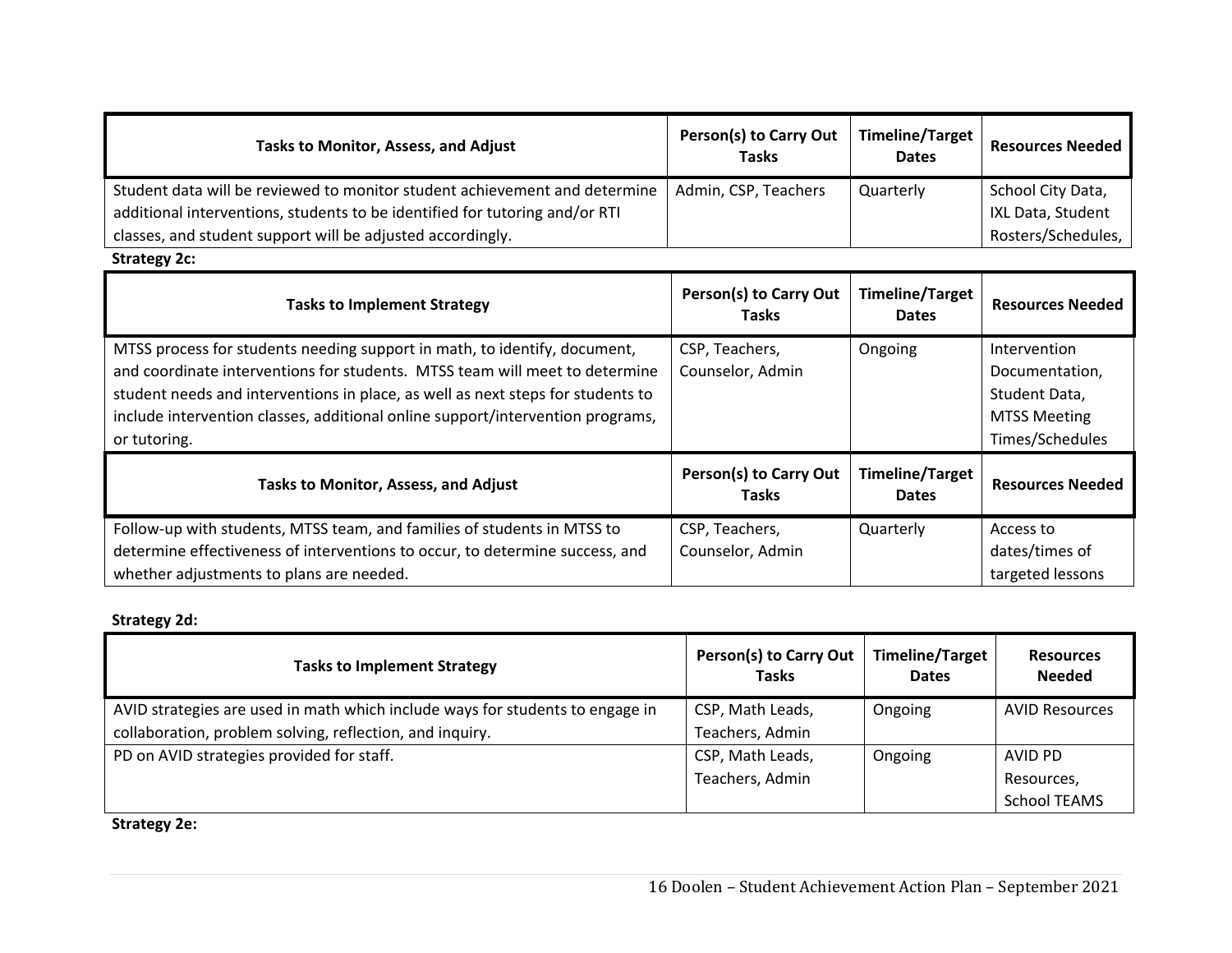| <b>Tasks to Implement Strategy</b>                                                                                                                                                                                                                                                                                                                                                                                                             | Person(s) to Carry Out<br><b>Tasks</b>    | <b>Timeline/Target</b><br><b>Dates</b> | <b>Resources</b><br><b>Needed</b>                           |
|------------------------------------------------------------------------------------------------------------------------------------------------------------------------------------------------------------------------------------------------------------------------------------------------------------------------------------------------------------------------------------------------------------------------------------------------|-------------------------------------------|----------------------------------------|-------------------------------------------------------------|
| IXL Online Platform for Math will be used for all students and will be leveled, with<br>skills and lessons assigned according to standards, units, and student needs and<br>goals.                                                                                                                                                                                                                                                             | <b>Teachers</b>                           | Ongoing                                | Computers, IXL<br>Program                                   |
| Students needing additional support in math will be assigned or provided extra<br>and/or targeted lessons in IXL to supplement other math instruction, and as an<br>additional intervention.                                                                                                                                                                                                                                                   | Math Department, RTI<br>teacher, Teachers | 1 <sup>st</sup> Semester               | Time during PD,<br>assess to<br>curriculum and<br>resources |
| <b>Tasks to Monitor, Assess, and Adjust</b>                                                                                                                                                                                                                                                                                                                                                                                                    | Person(s) to Carry Out<br><b>Tasks</b>    | <b>Timeline/Target</b><br><b>Dates</b> | <b>Resources</b><br><b>Needed</b>                           |
| IXL Online Platform for Math will be used for all students to provide real-time<br>diagnostics, so that data can be used to monitor and guide instructional<br>decisions, as well as goal setting for students.<br>To keep student levels current, students can be assigned 10-15 new diagnostic<br>questions each week (after the initial diagnostic assessment) in order to<br>continuously monitor and adjust IXL lessons to student needs. | Math Department, RTI<br>teacher, Teachers | Quarterly                              | Access to<br>dates/times of<br>targeted lessons             |

# **Strategy 2f:**

| <b>Tasks to Implement Strategy</b>                                                            | Person(s) to<br><b>Carry Out Tasks</b> | <b>Timeline/Target</b><br><b>Dates</b> | <b>Resources</b><br><b>Needed</b> |
|-----------------------------------------------------------------------------------------------|----------------------------------------|----------------------------------------|-----------------------------------|
| Training on Math Pathways and Pitfalls Lesson delivery and strategies. Teachers will          | CSP, Math                              | Ongoing/Monthly                        | MPP Books,                        |
| use Math Pathways and Pitfalls as a Tier II or Tier III intervention in math in order to fill | Leads, teachers                        |                                        | <b>Discussion</b>                 |
| conceptual gaps in students' math knowledge. The engagement strategies include                |                                        |                                        | Builder Posters,                  |
| higher-order thinking questions, metacognitive strategies, and student discourse,             |                                        |                                        | Online materials                  |
| which will benefit all students, including subgroups. Ongoing PD, coaching, feedback,         |                                        |                                        | and quizzes for                   |
| and monitoring of the implementation to continuously support the implementation of            |                                        |                                        | MPP, Clipboard                    |
| this intervention.                                                                            |                                        |                                        | Prompts, TUSD                     |
|                                                                                               |                                        |                                        | Scope and                         |
|                                                                                               |                                        |                                        | Sequence, MPP                     |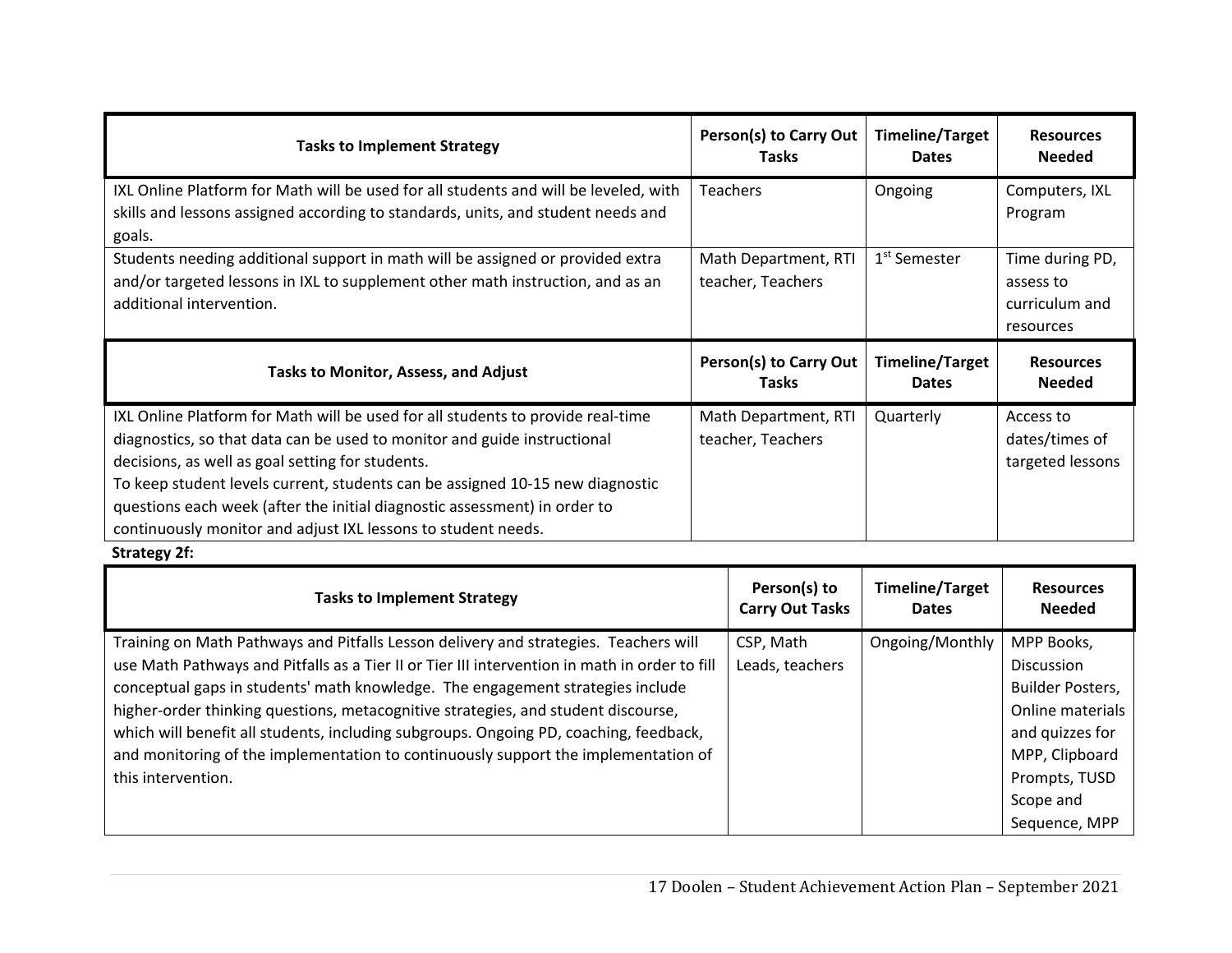|                                                                                                                                                                                                                                                                                                                                                                            |                                        |                                        | PowerPoints<br>and Access to<br>PD materials.            |
|----------------------------------------------------------------------------------------------------------------------------------------------------------------------------------------------------------------------------------------------------------------------------------------------------------------------------------------------------------------------------|----------------------------------------|----------------------------------------|----------------------------------------------------------|
| Identify and deliver lessons for each grade level (at least 7 during the year). To ensure<br>improvement for our targeted subgroup (Exceptional Education, English langue<br>Learners, Pacific Islanders, Native America Students) Doolen will provide a summer<br>academy, identify students develop curriculum using platforms Eureka and Math<br>Pathways and Pitfalls. | CSP, Math<br>Leads, teachers           | Monthly                                | Access to<br>curriculum and<br>resources, MPP<br>books   |
| PD to focus on providing differentiated instruction, increasing student engagement<br>and student discourse, as well as using data to plan instruction for students who have<br>gaps in mathematical knowledge.                                                                                                                                                            | Math and Ex Ed<br>Teachers, CSP        | Monthly                                | PD Schedule                                              |
| <b>Tasks to Monitor, Assess, and Adjust</b>                                                                                                                                                                                                                                                                                                                                | Person(s) to<br><b>Carry Out Tasks</b> | <b>Timeline/Target</b><br><b>Dates</b> | <b>Resources</b><br><b>Needed</b>                        |
| Grade level teams and math teams will meet to look at student data and determine<br>which MPP lessons are needed to use as interventions. PD schedule distributed to<br>teachers monthly.                                                                                                                                                                                  | Admin, CSP,<br><b>Teachers</b>         | Ongoing/Monthly                        | Access to<br>dates/times of<br>targeted<br>lessons, Data |

**Strategy 2g:** 

| <b>Tasks to Implement Strategy</b>                                              | Person(s) to<br><b>Carry Out Tasks</b> | <b>Timeline/Target</b><br><b>Dates</b> | <b>Resources Needed</b> |
|---------------------------------------------------------------------------------|----------------------------------------|----------------------------------------|-------------------------|
| Ongoing PD, coaching, feedback, and monitoring of Math Pathways and Pitfalls to | Admin, CSP,                            | Monthly/Ongoing                        | Observation             |
| continuously support the implementation of this intervention.                   | <b>Teachers</b>                        |                                        | Documents, MPP          |
|                                                                                 |                                        |                                        | Resources               |
| Weekly leadership meetings with CSP, MTSS, and the principal are designed to    | CSP, Math                              | Weekly                                 | School Calendar,        |
| help develop PD based on observations of the team, data from benchmarks, and    | Leads, teachers                        |                                        | Student data, Math      |
| teacher surveys. This information will be used to create relevant and pertinent |                                        |                                        | Resources/Curriculum    |
| PDs for our school community. Summer PD will support a math academy for our     |                                        |                                        |                         |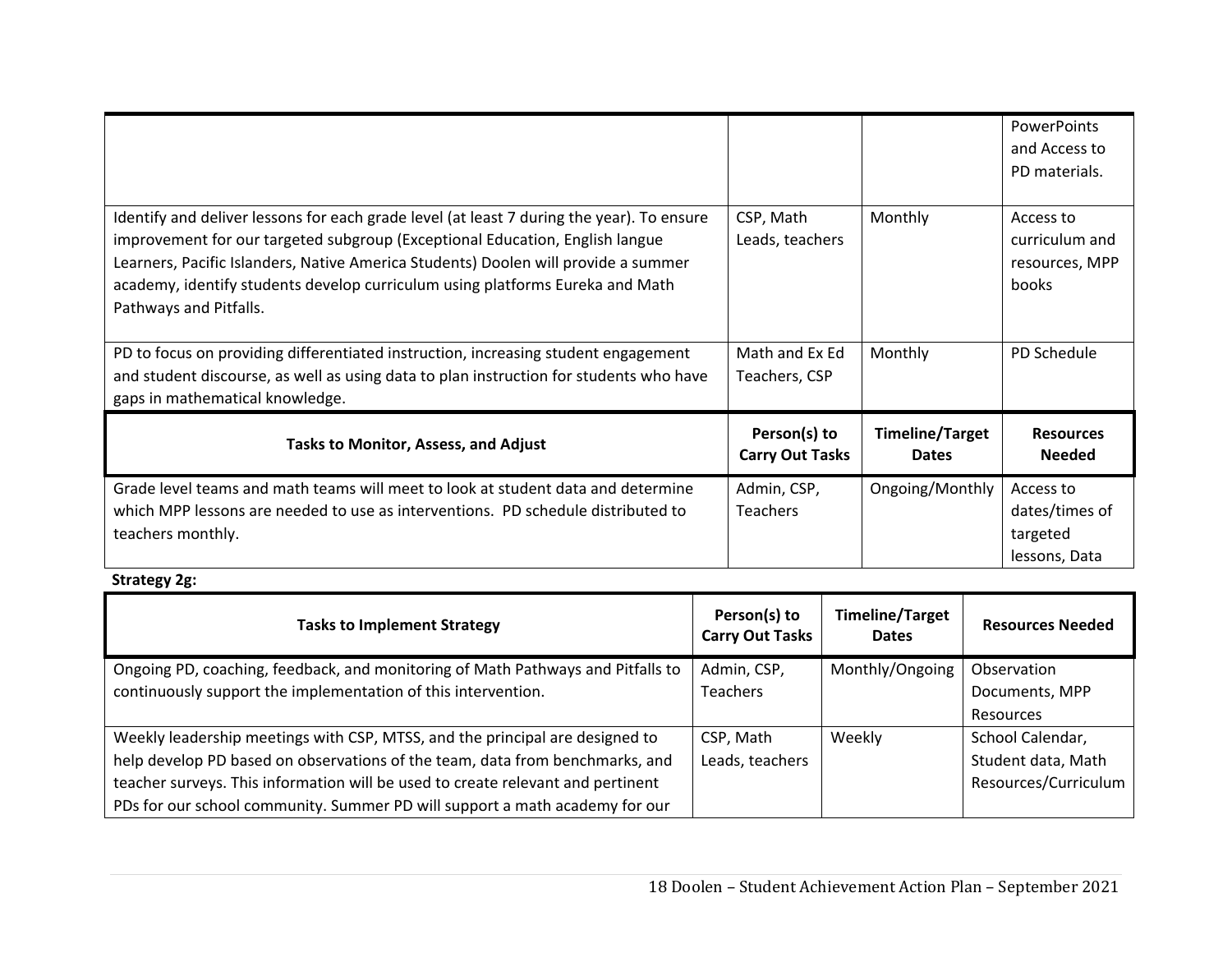| teachers to take part in. The focus will be TSI/MPP, and Eureka with an emphasis<br>on obtaining and working with data. |                                        |                                        |                                                        |
|-------------------------------------------------------------------------------------------------------------------------|----------------------------------------|----------------------------------------|--------------------------------------------------------|
| <b>Tasks to Monitor, Assess, and Adjust</b>                                                                             | Person(s) to<br><b>Carry Out Tasks</b> | <b>Timeline/Target</b><br><b>Dates</b> | <b>Resources Needed</b>                                |
| Classroom walkthroughs focused on MPP targeted lessons and Eureka Math<br>Lessons, and subgroups                        | Admin, CSP,<br>Math Leads              | Monthly                                | Walkthrough forms,<br>schedules, and<br>subgroup info. |

# **Strategy 2h:**

| <b>Tasks to Implement Strategy</b>                                                                                                                                              | Person(s) to<br><b>Carry Out Tasks</b> | <b>Timeline/Target</b><br><b>Dates</b> | <b>Resources</b><br><b>Needed</b>                               |
|---------------------------------------------------------------------------------------------------------------------------------------------------------------------------------|----------------------------------------|----------------------------------------|-----------------------------------------------------------------|
| Teachers will be provided with manipulatives and PD on the use of the manipulatives to<br>further enhance their teaching strategies in order to meet the needs of all learners. | CSP, Math Leads                        | Ongoing                                | Algebra Tiles,<br>Other<br>manipulatives,<br>Math<br>Curriculum |
| Middle school math and exceptional education teachers are provided algebra tiles and<br>professional development on the use of algebra tiles.                                   | Math teachers                          | Ongoing                                | Algebra Tiles,<br>Scope and<br>Sequence                         |

#### *3. Improvement Goal to Address Subgroup Achievement:*

# **Strategy 3b:**

| <b>Tasks to Implement Strategy</b>                                                    | Person(s) to<br><b>Carry Out Tasks</b> | <b>Timeline/Target</b><br><b>Dates</b> | <b>Resources</b><br><b>Needed</b> |
|---------------------------------------------------------------------------------------|----------------------------------------|----------------------------------------|-----------------------------------|
| PLC schedule is as follows: 2nd period for 7th grade PLC- Mon thru Fri. 6th grade PLC | CSP, Classroom                         | Ongoing/Weekly                         | <b>Weekly PLC</b>                 |
| meets at 3rd period daily Mon thru Fri. 8th grade PLC meets at 7th period Mon thru    | Teachers, Admin                        |                                        | schedule,                         |
| Fri. On Friday's entire team meets with high-risk students to tutor and mentor these  |                                        |                                        | funds for                         |
| 8th graders. Ex.Ed. PLC meets during 4A during (6th-grade lunch) M, W, F as a team.   |                                        |                                        | added duty                        |
| Tues and Thurs are designed for the IEP team to meet with parents and invited         |                                        |                                        | PLCs, student                     |
| community members to update students' IEP requirements. Flexibility is required with  |                                        |                                        | data,                             |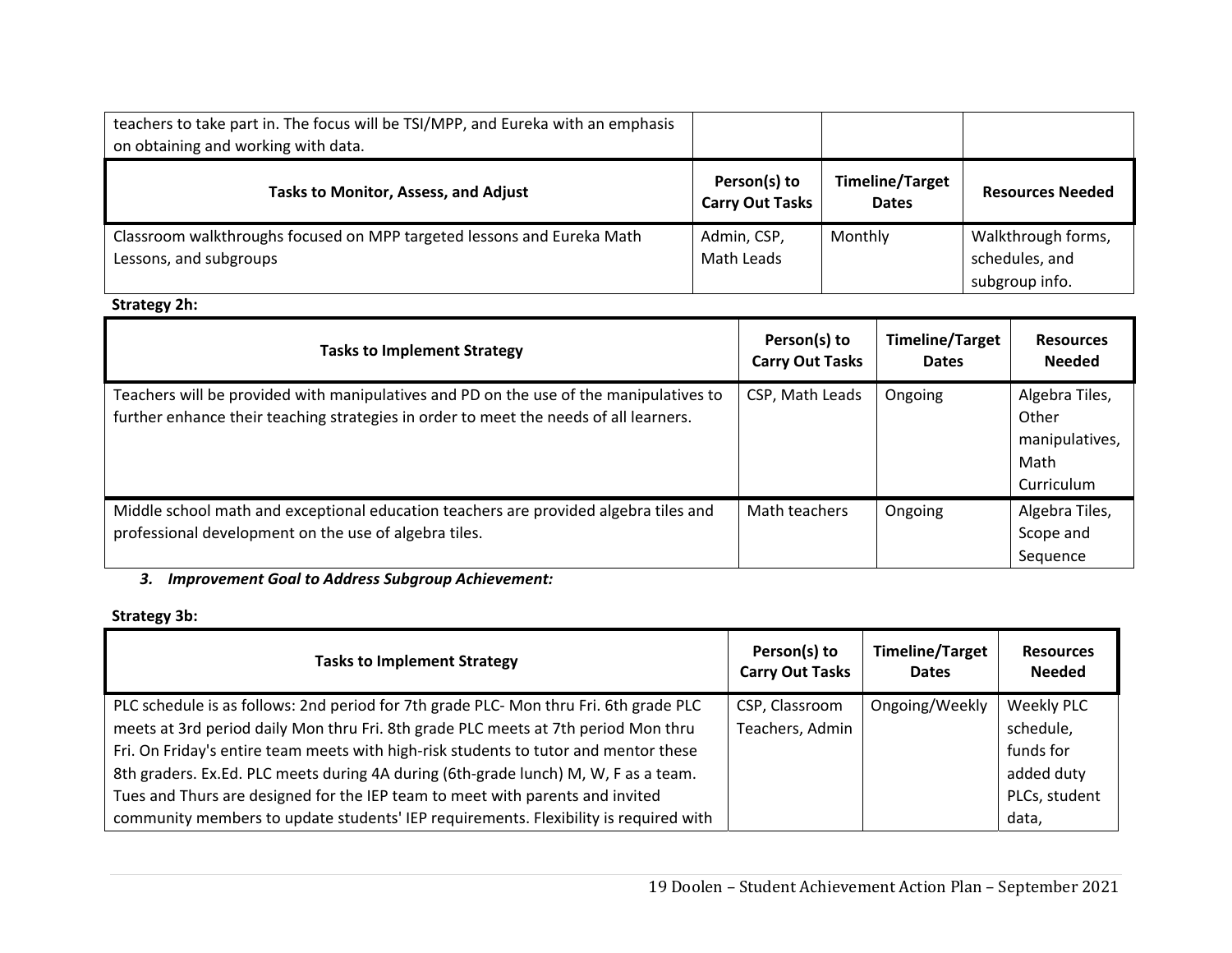| this PLC due to parents' availability. Electives meet every Wed. 1st period. Most        |                                        |                                        | curriculum                        |
|------------------------------------------------------------------------------------------|----------------------------------------|----------------------------------------|-----------------------------------|
| members team up with other PLC to support core subject areas. ELD/ELL PLC meets          |                                        |                                        | scope and                         |
| during 4B period (7th and 8th-grade lunch) Mon. through Fri. District data specialists   |                                        |                                        | sequence.                         |
| are invited to assist PLC with data analysis. CSP, MTSS, and administrative team         |                                        |                                        |                                   |
| evaluators attend PLCs on a regular basis. Additionally, Doolen will pay staff to        |                                        |                                        |                                   |
| participate in added duty work related to self-evaluation of instruction and curriculum. |                                        |                                        |                                   |
| During PLCs, teachers will look at subgroup data and plan intentionally to address gaps. |                                        |                                        |                                   |
| <b>Tasks to Monitor, Assess, and Adjust</b>                                              | Person(s) to<br><b>Carry Out Tasks</b> | <b>Timeline/Target</b><br><b>Dates</b> | <b>Resources</b><br><b>Needed</b> |
| Admin will participate in some of the PLCs along with other members of the school        | CSP, Teachers,                         | Quarterly                              | PLC Schedule,                     |
| team to assist with goals and determine areas of focus, as well as to look at subgroup   | Admin                                  |                                        | Subgroup                          |
| data and make decisions accordingly.                                                     |                                        |                                        | Data                              |

Strategy 3b:

| <b>Tasks to Implement Strategy</b>                                                                                                                                                                                                                                                                                                                                                                                                                                   | Person(s) to<br><b>Carry Out Tasks</b> | <b>Timeline/Target</b><br><b>Dates</b> | <b>Resources</b><br><b>Needed</b> |
|----------------------------------------------------------------------------------------------------------------------------------------------------------------------------------------------------------------------------------------------------------------------------------------------------------------------------------------------------------------------------------------------------------------------------------------------------------------------|----------------------------------------|----------------------------------------|-----------------------------------|
| Doolen will purchase 20 laptops for use as part of mobile intervention lab to be used<br>by identified students. Technology (laptops) will be used by students for interventions<br>(IXL) and to enhance student learning in ELA and Math, which will support students in<br>subgroups.                                                                                                                                                                              | CSP, Classroom<br><b>Teachers</b>      | Ongoing/Weekly                         | Laptops, IXL                      |
| MTSS Process for Tiers 2/3, Small group instruction with teachers, MTSSF and auxiliary<br>staff, IXL, Enginuity, CICO, Math Intervention class, Student Support Plans,<br>Before/After school tutoring, ISI, iMath, YOTO, Casa de Los Ninos. The team meets<br>with MTSS and RPPF to assess the overall needs of students. Looked at behaviors,<br>tiered supports, and grades. Assigned each student to an auxiliary support person for<br>check-in and IXL support |                                        |                                        |                                   |
| Instructional assistant to support teachers Tier II interventions in ELA and Math; works<br>with teachers and PLCs to analyze student learning to plan implement, support Tier II<br>and Tier III interventions, and promote student success.                                                                                                                                                                                                                        |                                        |                                        |                                   |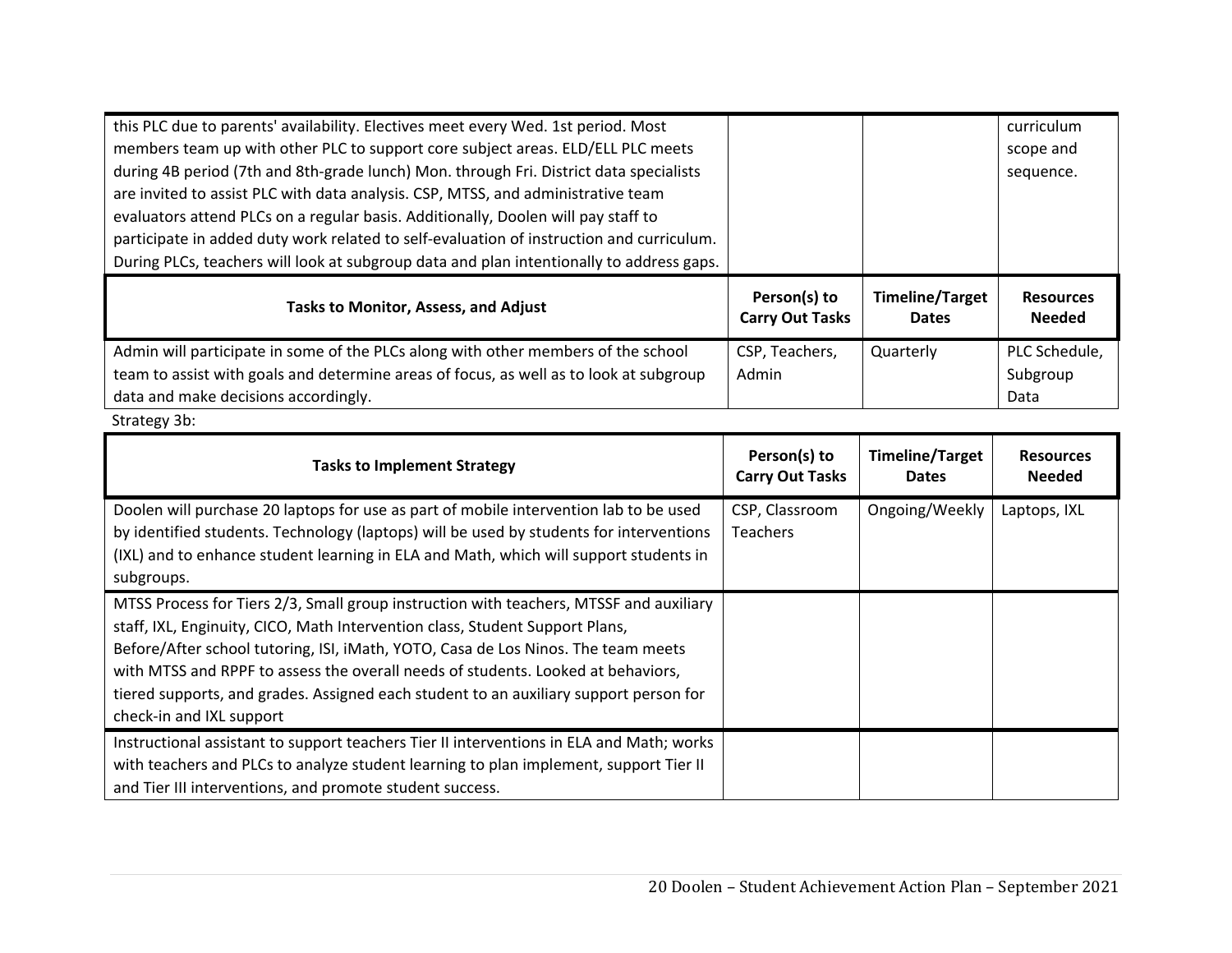| <b>Tasks to Monitor, Assess, and Adjust</b>                                                                                               | Person(s) to<br><b>Carry Out Tasks</b> | <b>Timeline/Target</b><br><b>Dates</b> | <b>Resources</b><br><b>Needed</b>      |
|-------------------------------------------------------------------------------------------------------------------------------------------|----------------------------------------|----------------------------------------|----------------------------------------|
| Interventions to be documented for Tier II and Tier III. Walk through data from<br>observations collected from admin and leadership team. | Admin, Teachers                        | Ongoing                                | Documentation<br>Tools,<br>Observation |
|                                                                                                                                           |                                        |                                        | forms.                                 |

**Strategy 3c:** 

| <b>Tasks to Implement Strategy</b>                                                                                                                                                                                                                                                                                                                                                                                                                   | Person(s) to<br><b>Carry Out Tasks</b>            | <b>Timeline/Target</b><br><b>Dates</b> | <b>Resources Needed</b>                                                    |
|------------------------------------------------------------------------------------------------------------------------------------------------------------------------------------------------------------------------------------------------------------------------------------------------------------------------------------------------------------------------------------------------------------------------------------------------------|---------------------------------------------------|----------------------------------------|----------------------------------------------------------------------------|
| CSP has been working very closely with the district to ensure relevant PD<br>presentations focus on culturally Responsive classrooms. TUSD multicultural<br>Department provides ongoing Professional Development. The district has assigned<br>our CSP to assist teachers to be more aware and implement SPARKS in the<br>classroom. 20-21 SY CSP will work very closely with AVID teachers to ensure there<br>is a schoolwide commitment to SPARKS. | CSP, Classroom<br>Teachers, CR<br>Department      | Quarterly                              | Culturally<br>Responsive<br>Resources and PD<br>Department, PD<br>Calendar |
| Teachers will use PLC time to intentionally put multicultural components into<br>lesson plans.                                                                                                                                                                                                                                                                                                                                                       | CSP, CR Dept<br>and Resources,<br><b>Teachers</b> | Weekly                                 | CR Resources,<br>PLCs, Lesson Plans                                        |
| <b>Tasks to Monitor, Assess, and Adjust</b>                                                                                                                                                                                                                                                                                                                                                                                                          | Person(s) to<br><b>Carry Out Tasks</b>            | <b>Timeline/Target</b><br><b>Dates</b> | <b>Resources Needed</b>                                                    |
| PD Calendar to be completed. PDs scheduled. SPARKS components in lessons<br>noted and observed during informal walk-throughs.<br>Charles and Called                                                                                                                                                                                                                                                                                                  | Admin, CSP                                        | Quarterly                              | PD Calendar                                                                |

**Strategy 3d:** 

| <b>Tasks to Implement Strategy</b>                                         | <b>Person(s) to Carry</b><br><b>Out Tasks</b> | <b>Timeline/Target</b><br><b>Dates</b> | <b>Resources Needed</b> |
|----------------------------------------------------------------------------|-----------------------------------------------|----------------------------------------|-------------------------|
| Dean of students supports student achievement through academic and         | Dean of Students                              | Ongoing                                | MTSS meeting            |
| behavior intervention practices aligned with PBIS and MTSS including       |                                               |                                        | schedules, Student      |
| participating in MTSS meetings; gathering of information regarding student |                                               |                                        | Data,                   |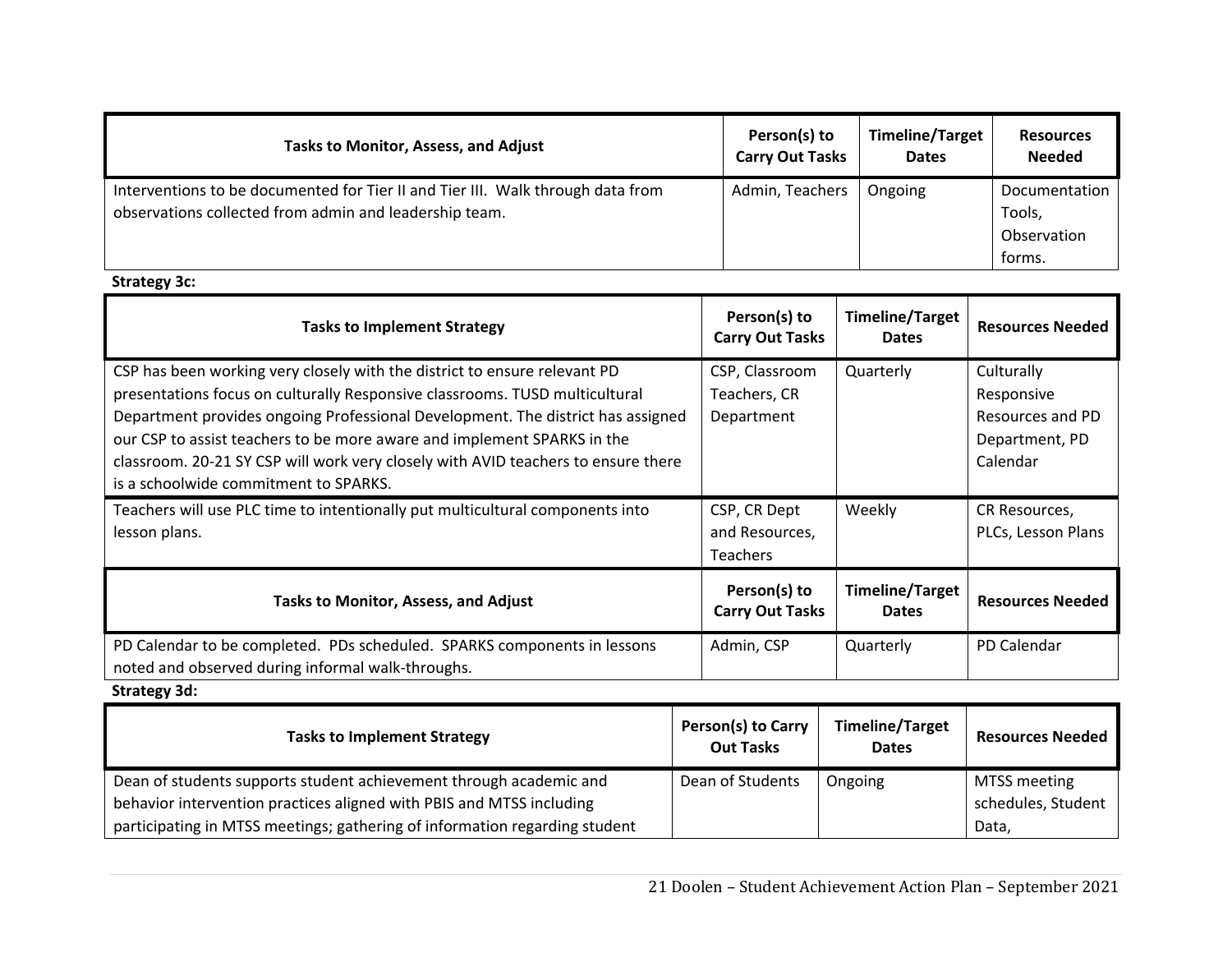| academics and behavior and documenting it to support Tier II and Tier III<br>interventions; Oversees the learning success of students as outlined in the Post<br>Unitary Plan; coordinates student interventions for struggling learners; guides<br>teaching practices to ensure student access for mastery of performance<br>objectives. |                                        |                                        |                                |
|-------------------------------------------------------------------------------------------------------------------------------------------------------------------------------------------------------------------------------------------------------------------------------------------------------------------------------------------|----------------------------------------|----------------------------------------|--------------------------------|
| Tasks to Monitor, Assess, and Adjust                                                                                                                                                                                                                                                                                                      | Person(s) to Carry<br><b>Out Tasks</b> | <b>Timeline/Target</b><br><b>Dates</b> | <b>Resources Needed</b>        |
| Ongoing monitoring of student success using documentation of interventions,<br>attendance reports, discipline data, student success criteria, referral data, and                                                                                                                                                                          | Admin, Dean of<br><b>Students</b>      | Monthly                                | Data logs, Synergy<br>reports, |

**Strategy 3e:** 

| <b>Tasks to Implement Strategy</b>                                                | Person(s) to Carry<br><b>Out Tasks</b> | <b>Timeline/Target</b><br><b>Dates</b> | <b>Resources Needed</b> |
|-----------------------------------------------------------------------------------|----------------------------------------|----------------------------------------|-------------------------|
| Counselor is essential in supporting student achievement through academic         | Counselor                              | Ongoing                                | MTSS Meetings,          |
| and behavior intervention practices aligned with PBIS and MTSS, including         |                                        |                                        | PBIS Resources,         |
| participating in MTSS meetings; gathering of information regarding student        |                                        |                                        | Counselor               |
| academics and behavior and documenting it to support Tier II and Tier III         |                                        |                                        | Resources, School       |
| interventions; providing activities to meet the needs of the students; consults   |                                        |                                        | Schedule,               |
| w/teachers, staff and parents to enhance their effectiveness in helping           |                                        |                                        | Community               |
| students; provides support to other educational programs; conducts in-service     |                                        |                                        | <b>Resources</b>        |
| programs for faculty, parents, and community members; Assists students &          |                                        |                                        |                         |
| families w/ school related problems; conducts and facilitate conferences with     |                                        |                                        |                         |
| teachers, students and parents; provides opportunities for parent education       |                                        |                                        |                         |
| programs.                                                                         |                                        |                                        |                         |
| <b>Tasks to Monitor, Assess, and Adjust</b>                                       | Person(s) to Carry<br><b>Out Tasks</b> | <b>Timeline/Target</b><br><b>Dates</b> | <b>Resources Needed</b> |
| Ongoing monitoring of student success using documentation of interventions,       | Counselor, Admin                       | Monthly                                | <b>Student Data</b>     |
| attendance reports, discipline data, student success criteria, referral data, and |                                        |                                        |                         |
| any other relevant information to determine areas of need and strength.           |                                        |                                        |                         |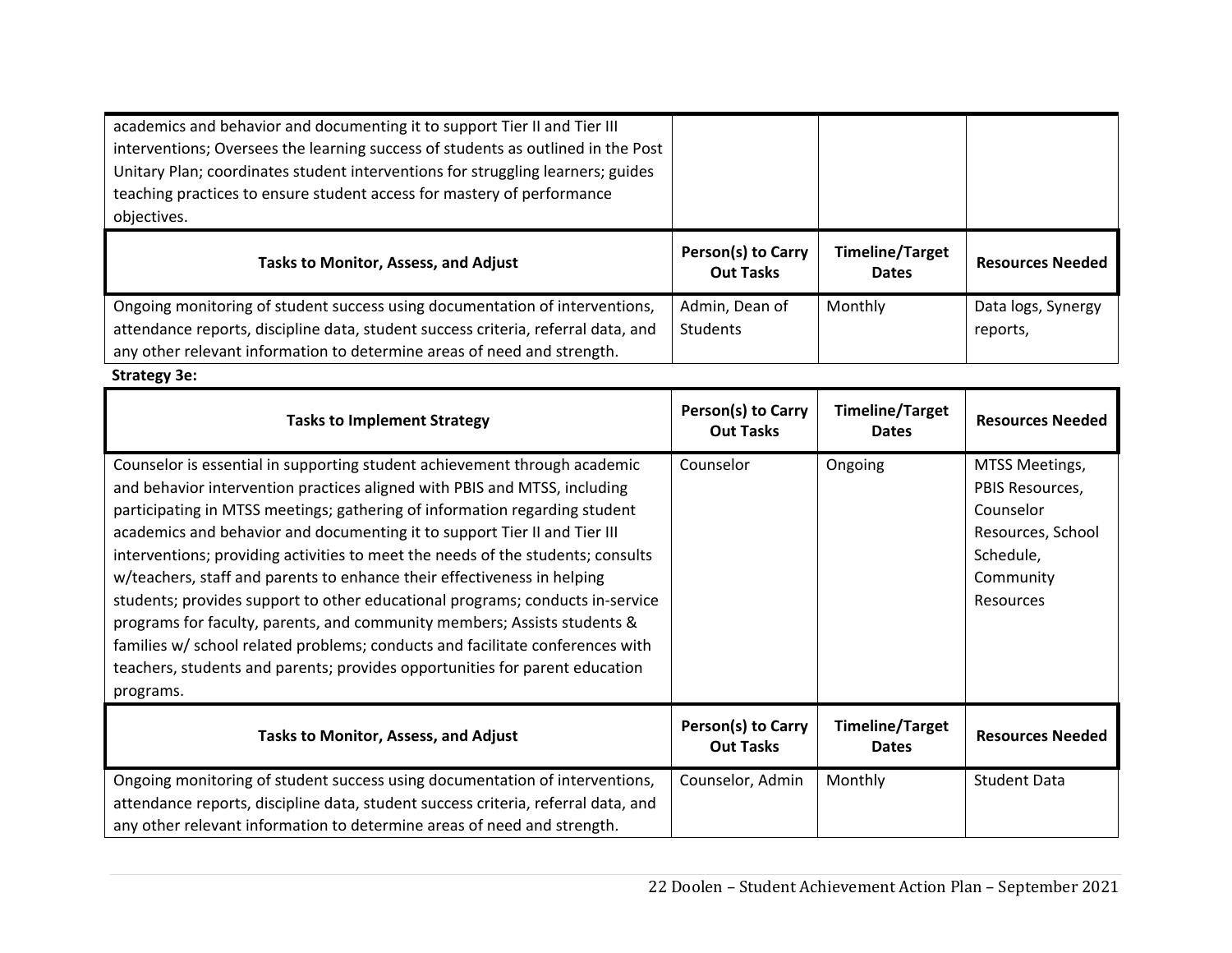| <b>Strategy 3f:</b> |  |
|---------------------|--|
|---------------------|--|

| <b>Tasks to Implement Strategy</b>                                               | Person(s) to Carry<br><b>Out Tasks</b> | <b>Timeline/Target</b><br><b>Dates</b> | <b>Resources Needed</b> |
|----------------------------------------------------------------------------------|----------------------------------------|----------------------------------------|-------------------------|
| PBIS is implemented through our site in various forms. We have school-wide       | CSP, Classroom                         | Ongoing, Daily                         | <b>PBIS Resources</b>   |
| school bucks for teachers and staff to use as positive PBIS incentive and in     | Teachers,                              |                                        |                         |
| order to create fidelity campus-wide, for following our school matrix as well as | Counselor, Dean,                       |                                        |                         |
| being a positive leader on campus. In addition, we have a school store where     | Admin                                  |                                        |                         |
| students can use thunder bucks for various incentives which are funded by our    |                                        |                                        |                         |
| PTSO and other community partnerships. This event is weekly and shows            |                                        |                                        |                         |
| fidelity in our thunderbuck program. Each grade level also has its own PBIS      |                                        |                                        |                         |
| team and leads to creating opportunities for incentives in each grade they feel  |                                        |                                        |                         |
| appropriate. This includes quarterly field events, dances, etc. We also have a   |                                        |                                        |                         |
| school-wide Pizza party once a month by teacher nomination for each tenet of     |                                        |                                        |                         |
| the matrix and positive behaviors and academic accomplishments. This creates     |                                        |                                        |                         |
| a sense of community amongst students and teachers. Relationship building        |                                        |                                        |                         |
| supports our PBIS with fidelity as well and our lowering incident rates from the |                                        |                                        |                         |
| beginning of the school year, creating a positive learning environment for       |                                        |                                        |                         |
| students and staff. We also have once a monthly VIP award ceremony               |                                        |                                        |                         |
| facilitated by our counselors where they are allowed to invite a parent to       |                                        |                                        |                         |
| watch receive their award. This is constantly promoting positive behavior and    |                                        |                                        |                         |
| pride in academic excellence. All of these programs run together gives us an     |                                        |                                        |                         |
| opportunity to have a healthy happy safe learning space where e and culture      |                                        |                                        |                         |
| could be positive with each other and staff. This program is supported through   |                                        |                                        |                         |
| the actions of our school counselor and Dean of Students.                        |                                        |                                        |                         |
| Tasks to Monitor, Assess, and Adjust                                             | Person(s) to Carry<br><b>Out Tasks</b> | <b>Timeline/Target</b><br><b>Dates</b> | <b>Resources Needed</b> |
| Success of PBIS program is monitored regularly through PBIS team meetings        | Admin, PBIS team                       | Monthly                                | School Calendar,        |
| with adjustments made as needed.                                                 |                                        |                                        | <b>PBIS Schedule</b>    |
|                                                                                  |                                        |                                        |                         |

**Strategy 3g:**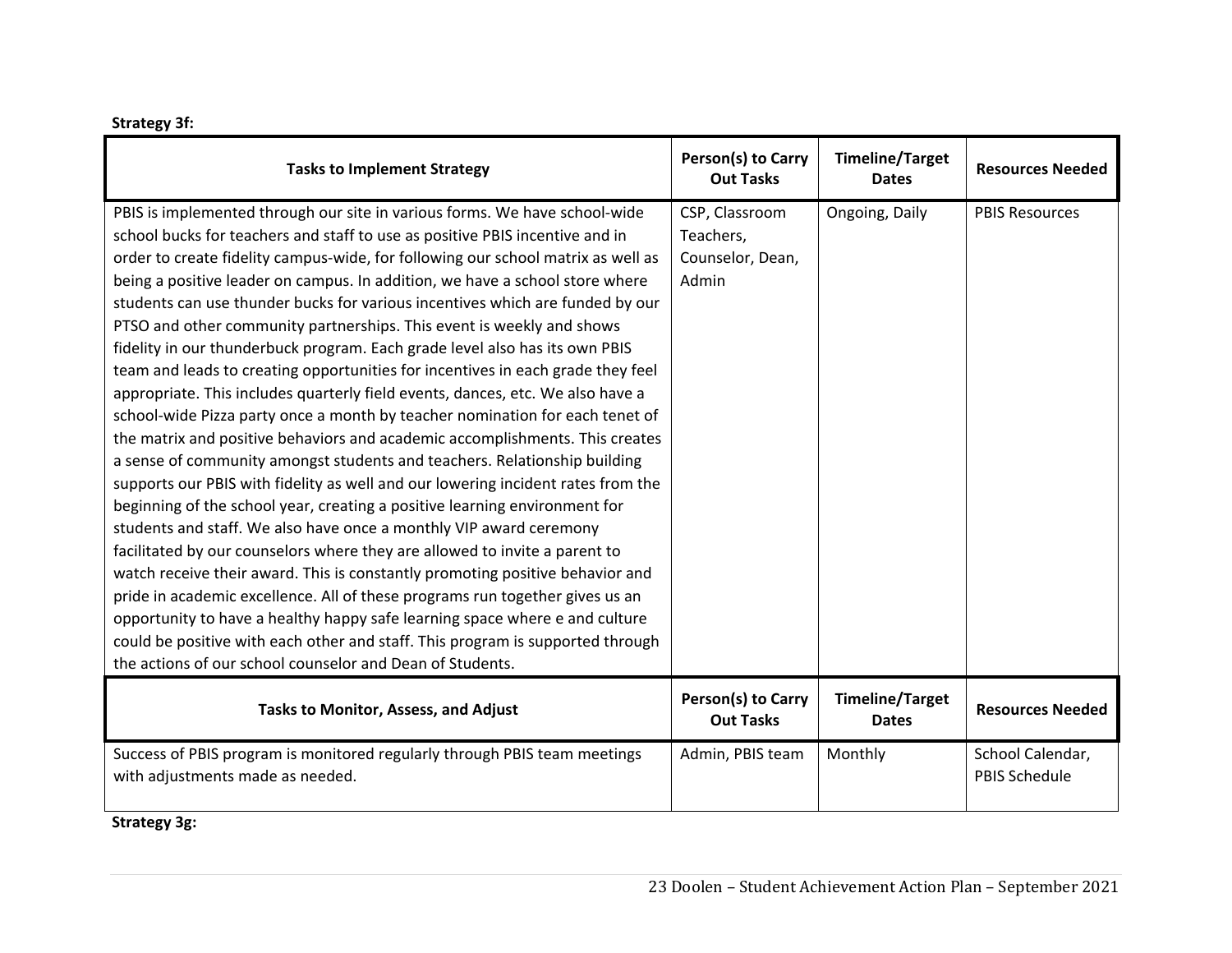| <b>Tasks to Implement Strategy</b>                                                                                                                                                                                                                                                                                                                                                                                                                                                                                                                                                                                                                                                                                                                                                                                                    | Person(s) to Carry<br><b>Out Tasks</b> | <b>Timeline/Target</b><br><b>Dates</b> | <b>Resources Needed</b>                                                   |
|---------------------------------------------------------------------------------------------------------------------------------------------------------------------------------------------------------------------------------------------------------------------------------------------------------------------------------------------------------------------------------------------------------------------------------------------------------------------------------------------------------------------------------------------------------------------------------------------------------------------------------------------------------------------------------------------------------------------------------------------------------------------------------------------------------------------------------------|----------------------------------------|----------------------------------------|---------------------------------------------------------------------------|
| Community Liaison will work with students and families to build relationships,<br>check on attendance issues, and provide academic support including<br>organizational skills as needed. Will also assist in promoting and supporting<br>parents with strategies to help their child be more successful in school; assure<br>equal access to resources to help reduce achievement gap between subgroups<br>and to support improved overall achievement for all students. Community<br>Liaison supports Doolen's Family Engagement Events.                                                                                                                                                                                                                                                                                             | Admin,<br>Community<br>Liaison         | Ongoing                                | Newsletters,<br>Attendance<br>Reports, Student<br>Data, School<br>Calenda |
| Our leadership team will collaborate with stakeholders to update the vision of<br>parent and community partnership. We will create a calendar of events for<br>parents and the community which will be updated on our school webpage<br>monthly. Our leadership team will also schedule more time during our<br>meetings to discuss and brainstorm vision to better support parents. Our team<br>will also utilize our school liaison to interact more with teachers and support<br>staff to plan more scheduled curriculum nights. We will remind parents they<br>can use our suggestion box to share their desired curriculum nights and fill out<br>our annual school needs assessment. This will give our team a better<br>understanding of the time and specific events that work best for parents to<br>support their children. | Admin,<br>Community<br>Liaison         | Ongoing                                | School Website,<br>Newsletters,<br>Suggestion Box,<br>Calendars           |
| <b>Tasks to Monitor, Assess, and Adjust</b>                                                                                                                                                                                                                                                                                                                                                                                                                                                                                                                                                                                                                                                                                                                                                                                           | Person(s) to Carry<br><b>Out Tasks</b> | <b>Timeline/Target</b><br><b>Dates</b> | <b>Resources Needed</b>                                                   |
| Family Engagement Data will be collected and documented. Surveys sent to<br>parents as well as suggestions collected at the office to invite community input<br>on decisions.                                                                                                                                                                                                                                                                                                                                                                                                                                                                                                                                                                                                                                                         | Community<br>Liaison, Admin            | Ongoing                                | Survey Data,<br><b>Suggestion Box</b><br>Forms                            |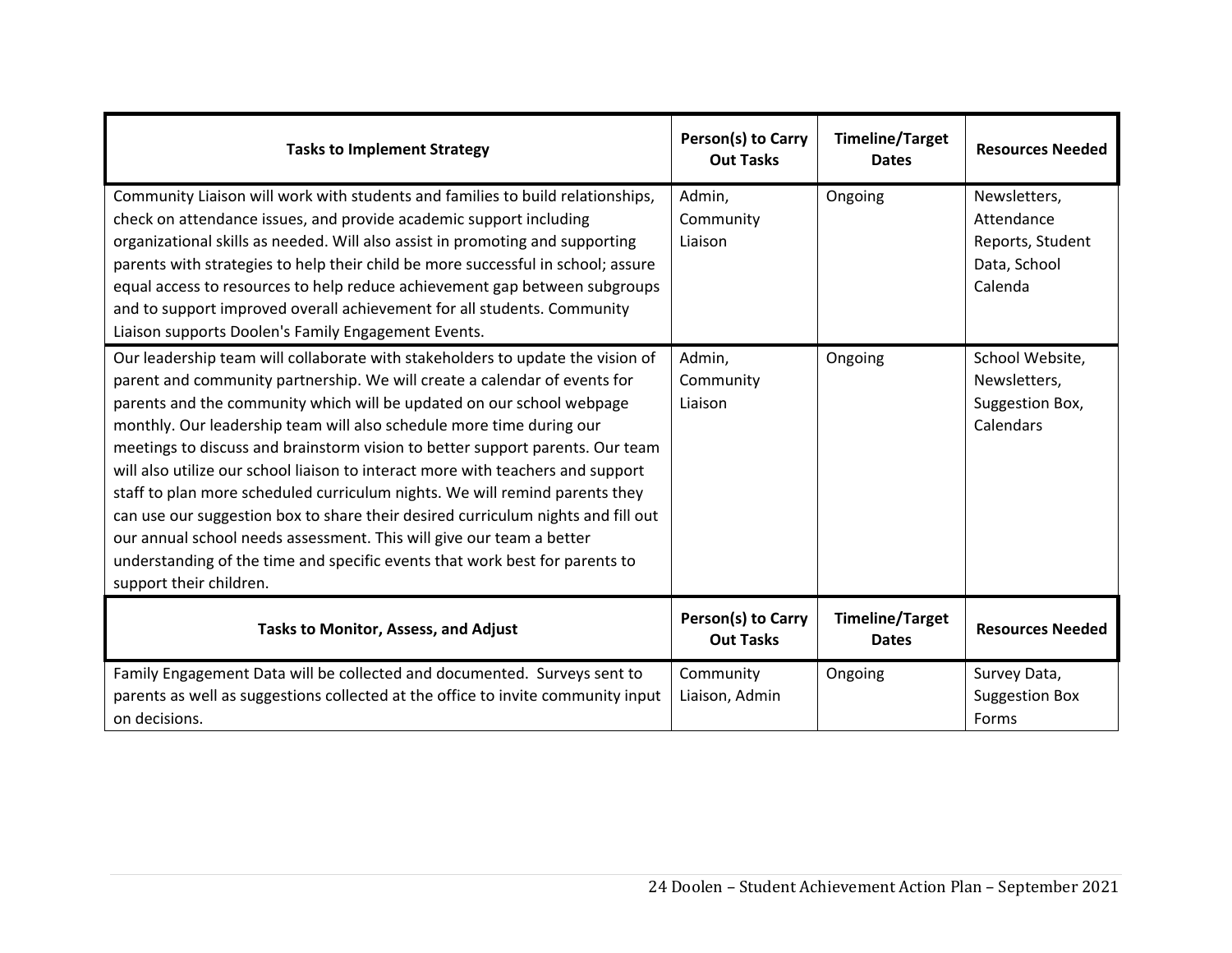### **Progress Monitoring**

During the 2021-2022 School Year, TUSD is strategically utilizing short cycle assessments from the following curricular adoptions: *Benchmark Advance, Eureka,* and *IXL*. These assessments are expected to be implemented at designated sites.

Short cycle assessments are designed to provide teachers with immediate feedback on students' performance towards standards mastery during the instructional cycle. By having set timeframes for providing short cycle assessments, teachers can engage in meaningful dialogue using actionable data during PLC/CTTs regarding students' growth and performance over time, and plan instruction to ensure students are on target to meet grade level standards. The schedule below shows the points at which the short cycle assessments take place.

| 2nd Grade                                                                                                                                                                                                                                                   | 3rd Grade                                                                                                                                                                                                                                                  | 4 <sup>th</sup> Grade                                                                                                                                                                                                                                      | 5 <sup>th</sup> Grade                                                                                                                                                                                                                                      |
|-------------------------------------------------------------------------------------------------------------------------------------------------------------------------------------------------------------------------------------------------------------|------------------------------------------------------------------------------------------------------------------------------------------------------------------------------------------------------------------------------------------------------------|------------------------------------------------------------------------------------------------------------------------------------------------------------------------------------------------------------------------------------------------------------|------------------------------------------------------------------------------------------------------------------------------------------------------------------------------------------------------------------------------------------------------------|
| <b>Benchmark</b>                                                                                                                                                                                                                                            | <b>Benchmark</b>                                                                                                                                                                                                                                           | <b>Benchmark</b>                                                                                                                                                                                                                                           | <b>Benchmark</b>                                                                                                                                                                                                                                           |
| <b>Advanced:</b>                                                                                                                                                                                                                                            | <b>Advanced:</b>                                                                                                                                                                                                                                           | <b>Advanced:</b>                                                                                                                                                                                                                                           | <b>Advanced:</b>                                                                                                                                                                                                                                           |
| Unit $1:$ by Sept. 24th<br>Unit 2: by Oct. 7th<br>Unit 3: by Oct. 29th<br>Unit 4: by Nov. 19th<br>Unit 5: by Dec. 10th<br>Unit 6: by Jan. 14th<br>Unit 7: by Feb. 4th<br>Unit 8: by March 4th<br>Unit 9: by April 1st<br>(optional)<br>Unit 10: by May 13th | Unit 1 : by Sept. 10th<br>Unit 2: by Oct. 1st<br>Unit 3: by Oct. 29th<br>Unit 4: by Nov. 19th<br>Unit 5: by Dec. 10th<br>Unit 6: by Jan. 14th<br>Unit 7: by Feb. 4th<br>Unit 8: by March 4th<br>Unit 9: by April 1st<br>(optional)<br>Unit 10: by May 13th | Unit 1 : by Sept. 10th<br>Unit 2: by Oct. 1st<br>Unit 3: by Oct. 29th<br>Unit 4: by Nov. 19th<br>Unit 5: by Dec. 10th<br>Unit 6: by Jan. 14th<br>Unit 7: by Feb. 4th<br>Unit 8: by March 4th<br>Unit 9: by April 1st<br>(optional)<br>Unit 10: by May 13th | Unit 1 : by Sept. 10th<br>Unit 2: by Oct. 1st<br>Unit 3: by Oct. 29th<br>Unit 4: by Nov. 19th<br>Unit 5: by Dec. 10th<br>Unit 6: by Jan. 14th<br>Unit 7: by Feb. 4th<br>Unit 8: by March 4th<br>Unit 9: by April 1st<br>(optional)<br>Unit 10: by May 13th |
| 2nd Grade Eureka                                                                                                                                                                                                                                            | <b>3rd Grade Eureka</b>                                                                                                                                                                                                                                    | <b>4th Grade Eureka</b>                                                                                                                                                                                                                                    | <b>5th Grade Eureka</b>                                                                                                                                                                                                                                    |
| Math:                                                                                                                                                                                                                                                       | Math:                                                                                                                                                                                                                                                      | Math:                                                                                                                                                                                                                                                      | Math:                                                                                                                                                                                                                                                      |
| Module $1:$ by Aug.<br>18th<br>Module 2: by Aug.<br>27th                                                                                                                                                                                                    | Module 1: by Aug.<br>27 <sub>th</sub><br>Module 2: by Sept.<br>21st                                                                                                                                                                                        | Module 1: by Aug.<br>27th<br>Module 2: by Sept.<br>17 <sub>th</sub>                                                                                                                                                                                        | Module 1: by Aug.<br>20 <sub>th</sub><br>Module 2: by Oct. 1st                                                                                                                                                                                             |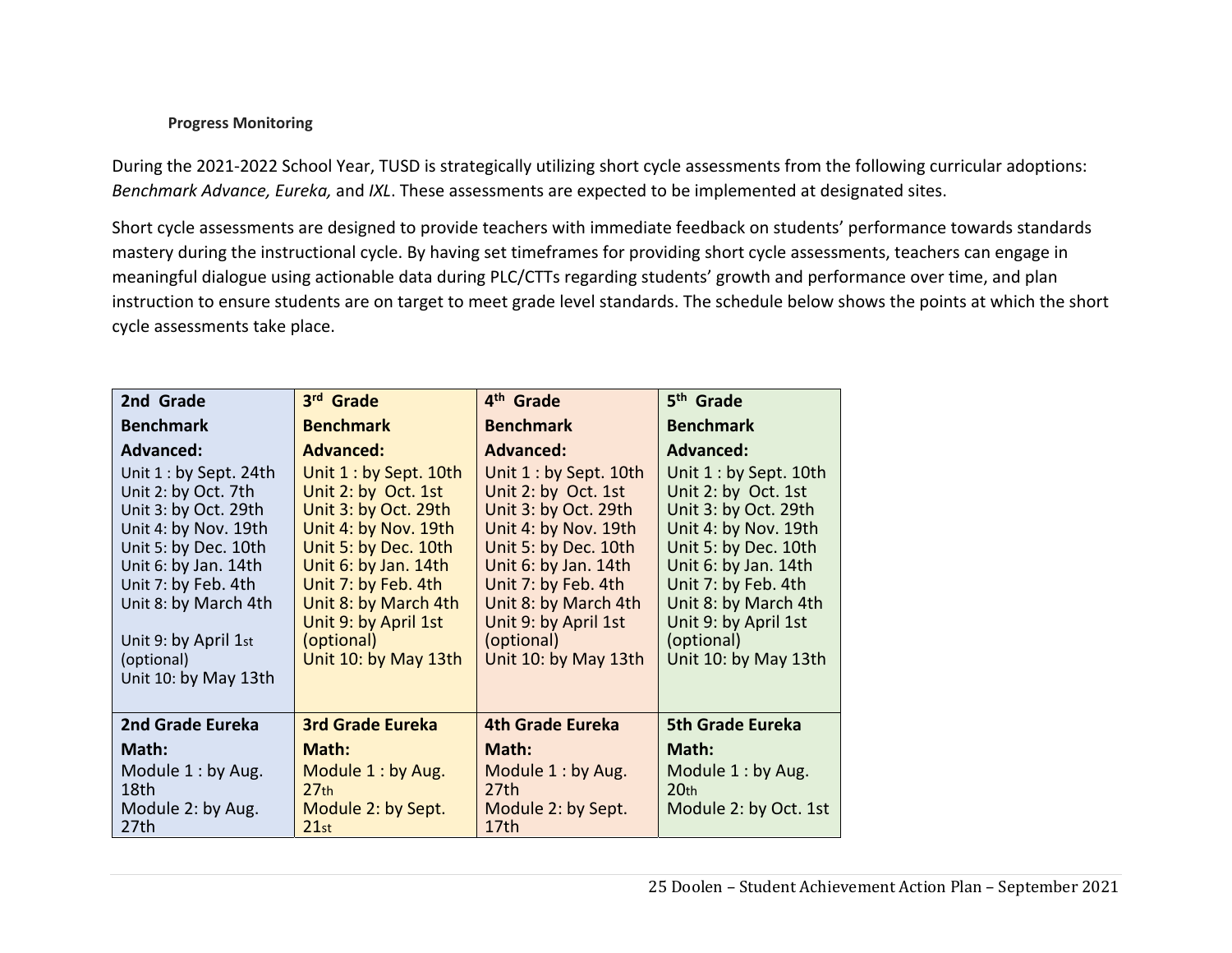| Module 3: by Sept.<br>24th<br>Module 4: by Nov.<br>19th<br>Module 5: by Jan.<br>21st<br>Module 6: by Feb.<br>18th<br>Module 7: by April<br>14th (optional)<br>Module 8: by May<br>13 <sub>th</sub>                                                        | Module 3: by<br>Nov.12th<br>Module 4: by Jan. 7th<br>Module 5: by Feb.<br>11th<br>Module 6: by April 1st<br>(optional)<br>Module 7: by May<br>7th | Module 3: by Oct.<br>22 <sub>nd</sub><br>Module 5: by Jan<br>21st<br>Module 6: by March<br>10 <sub>th</sub><br>Module 4: by April<br>22nd (optional)<br>Module 7: by May<br>20th | Module 3: by Nov.<br>19th<br>Module 4: by Jan.<br>14 <sub>th</sub><br>Module 5: by March<br>10th<br>Module 6: by April<br>22nd (optional) |  |  |
|-----------------------------------------------------------------------------------------------------------------------------------------------------------------------------------------------------------------------------------------------------------|---------------------------------------------------------------------------------------------------------------------------------------------------|----------------------------------------------------------------------------------------------------------------------------------------------------------------------------------|-------------------------------------------------------------------------------------------------------------------------------------------|--|--|
| 6-11 IXL Continuous Diagnostic Assessments:<br>Window #1: Aug. $16 - 27$<br>Window #2: Sept. $13 - 24$<br>Window #3: Oct. 25 - Nov. 5<br>Window #4: Dec. $1 - 14$<br>Window #5: Jan. $18 - 28$<br>Window #6: Feb. 28 - Mar. 10<br>Window #7: May $2 - 13$ |                                                                                                                                                   |                                                                                                                                                                                  |                                                                                                                                           |  |  |

#### **Next Steps**

#### **Project Elevate and TUSD Goals for Short Cycle Assessment**

Project Elevate is a two-year program of structured support to improve teaching and learning which results in significant student academic gains. The support is focused in three areas: (1) Talent Management: to develop a comprehensive system to support an environment or effective recruitment, on‐going support, and retention; (2) Culture: to cultivate a strong culture where high expectations for all learners are evident and embraced by school; and (3) Instructional Infrastructure: to implement high quality curriculum and instruction, including an observation and feedback system and a cohesive assessment system focused on data driven decision making and data driven instruction.

This program is sponsored by the Arizona Department of Education and will provide ongoing mentoring for the principal, professional learning for the site's leadership team, and collaboration with district leadership. The Short-term goals are: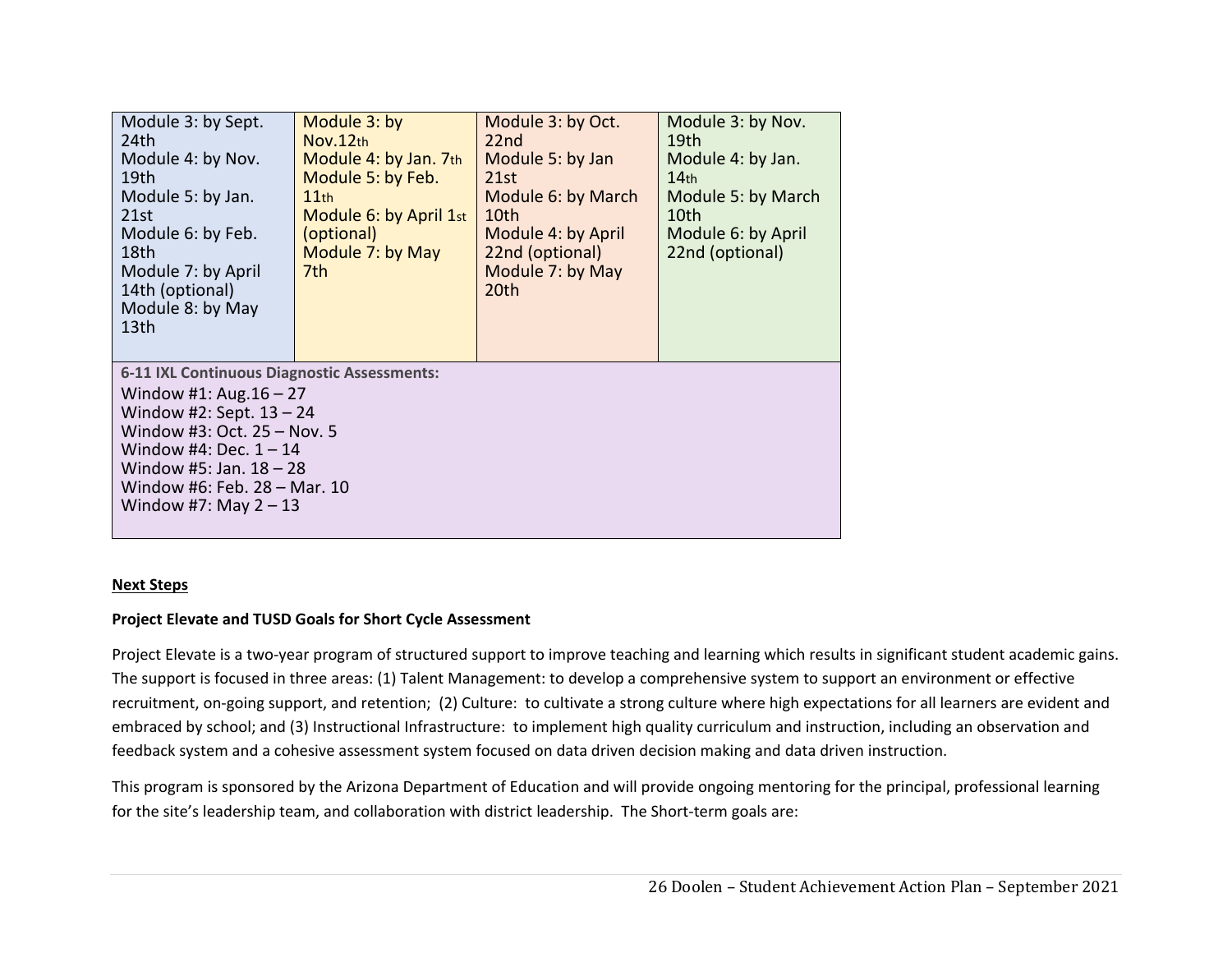• Develop equitable instructional infrastructure that includes high‐quality curriculum and instruction, observation and feedback, and a cohesive assessment system focused on data driven instruction

- Improve culture of equity, learning and high expectations for all
- Establish effective talent management systems

The long‐term goals are:

- Improve equity‐focused leadership competencies
- Improve teacher practices
- Achieve significant gains in student achievement
- Reduce achievement gaps between student subgroups
- Sustain highly effective equitable LEA and school systems

TUSD's D and F rated schools will participate in Project Elevate, beginning in the SY 2021-22. Concurrently, these 18 schools have shifted their assessment protocol to administer short cycle assessments to be more responsive to 'in the moment' instructional practices. This shift away from deficit-oriented strategies such as benchmark testing toward authentic, formative assessments will improve student learning. TUSD's goals in collaboration with Project Elevate are:

- To transform assessments districtwide to an ongoing formative cycle that teachers are in control of
- To utilize assessments as a strategy for learning rather than of learning.
- To shift current assessment and instructional practices for Project Elevate schools to a formative assessment model.
- To utilize short‐cycle assessments with Project Elevate